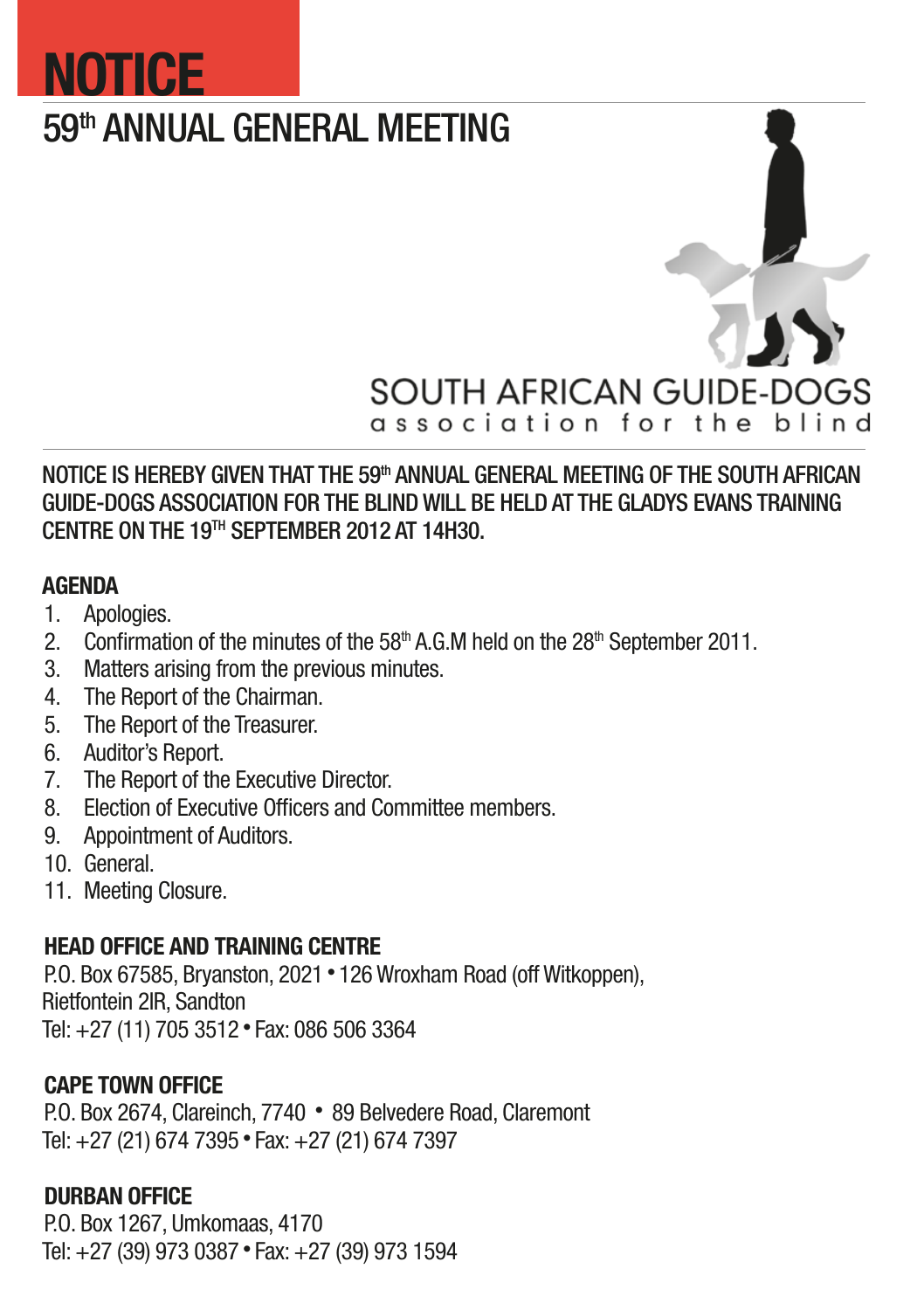# CHAIRMAN'S REPORT – 2011/2012

All stakeholders in the South African Guide-Dogs Association for the Blind can once again feel extremely proud of their contributions to the excellent achievements of the Association over the past year.

The 2011/2012 financial year saw the following major achievements:

- The Training Department had superb results with fourty-two quide-dogs, five service dogs and two social dogs being trained and placed. Of these, twenty-three dogs went to first-time guide-dog and service dog owners.
- The College of Orientation and Mobility continued with their two-year programme with very positive results for the students on the course. It is most pleasing to see the commitment of the current group of students.
- The Marketing Department was restructured with almost immediate benefits. Fund-raising income increased in excess of 10% over the previous year, which is a significant achievement in the continuing weakened economy. Much of this can be attributed to the fresh, innovative approach from the marketing team and from the success of our direct marketing initiatives.
- The Finance Department must be complimented for their part in keeping the finances of the Association on track under very difficult circumstances and resultant pressure.
- On the operational side, a major project was undertaken to ensure that the functioning of the Association is in line with currentday requirements. This has resulted in the restructure of certain departments and an improved flow of communication.
- The renovation of the boarding kennels was completed, which is the penultimate phase in ensuring our facilities match mediumterm requirements. All that remains now is to renovate the office building, particularly with a view to providing additional office space.
- The financial performance was again ahead of expectations. The overall financial stability of the Association continues to be most satisfying.

It is only through a huge team effort that results such as these can be achieved. Staff, volunteers, puppy-raisers, supporters and even the Executive team have all combined to make the Association what it is today.

My sincere thanks to everyone for their endeavours and their contribution to the team effort. I cannot believe there are many charitable organisations in this country which operate with such commitment, dedication and passion!

Of course, the Association would not be able to achieve any of its aims without the ongoing support of our many donors. On behalf of those whom we serve, I would like to thank you, one and all, for your caring and overwhelming generosity.

Earlier, I mentioned the financial stability of the Association. In a large part this has been made possible through the receipt of further significant bequests. It would be remiss of me not to use this opportunity to thank the families of those whose loved ones have been so generous to our cause. Support such as this goes a long way in reassuring those visually and physically impaired persons who are in need of our services, that the commitment of the Association is sustainable in the long-term.

While thanking those who have contributed to the recent success of the Association, it would be remiss of me not to make mention of the management team and the Executive committee. Management have done all that has been asked of them; the Executive has ensured good governance and continues to focus on the longer-term sustainability of the Association.

Looking to the year ahead, it is my belief that we need to make even better use of the skills and experience which many volunteers bring. I believe that many volunteers could fill the role of ambassadors for the Association and in so doing spread the word about the work we do to a larger audience. The resultant benefits are obvious.

Finally, as always, we continue to be faced with huge challenges and I trust the Association can rely on the continued support, loyalty and dedication of all its stakeholders.

Thank you!

THOMAS DAVID PARKER **CHAIRMAN DATE** 19/07/2012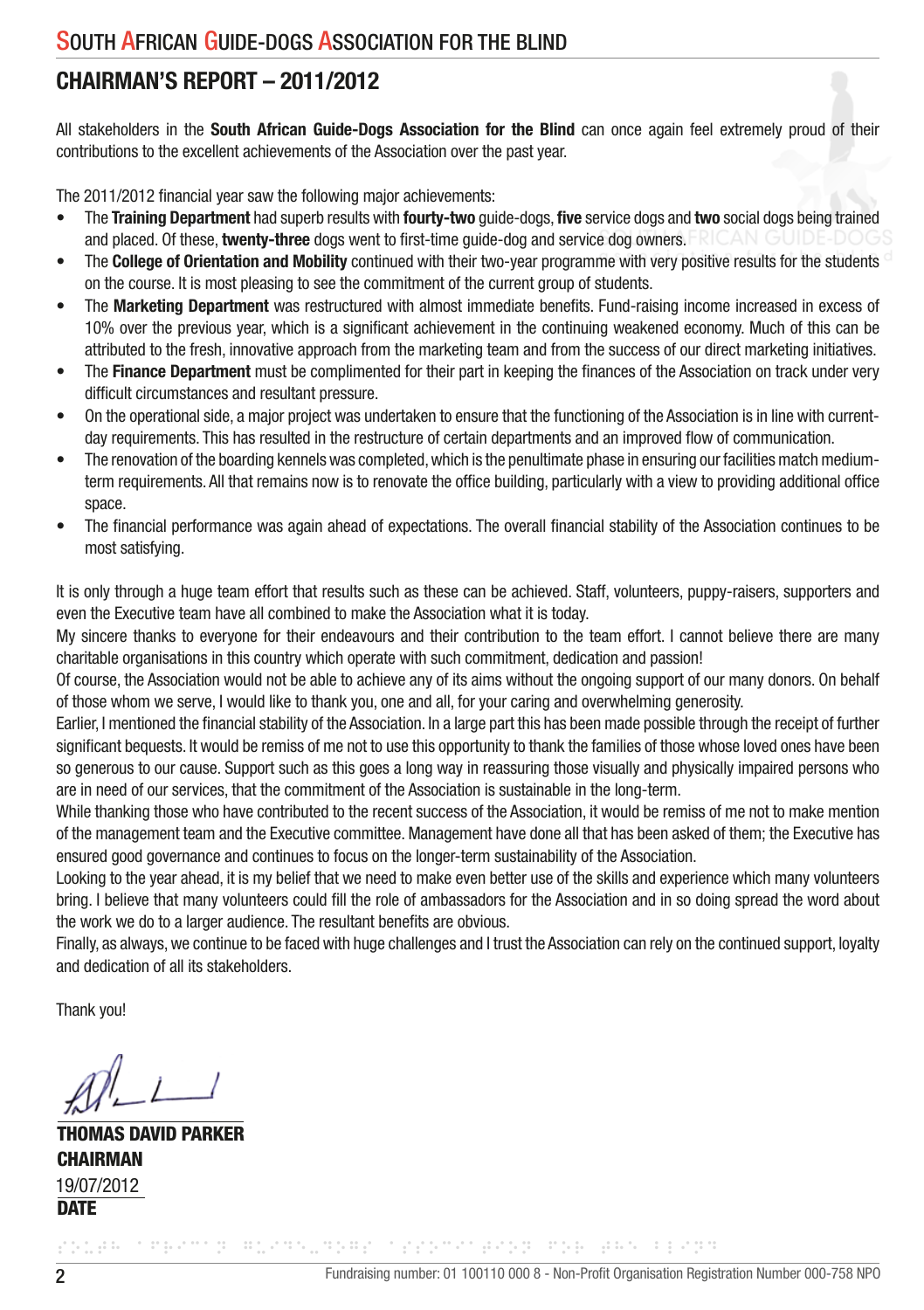# EXECUTIVE DIRECTOR'S REPORT – 2011/2012

While writing this report. I realised how much we as an Association have achieved since its small beginnings in a rented house near Zoo Lake in 1953. Since its inception, the Association has trained 2,260 guide dogs, 87 service dogs and 35 social dogs. In addition to this, our COM has qualified and provided 160 O&M Practitioners to other organisations involved in services to the visually impaired.

I would like to start this report by thanking all the staff, whether they are in Cape Town, Durban or Johannesburg, for their dedication, long hours and hard work. This has ensured that the breeding and rearing of puppies, kennel management, accommodation, financial administration and training of visually impaired and physically challenged people is of the highest standard.

To achieve our mission and vision comes at a financial cost. To meet these needs requires a dedicated Marketing team. May I congratulate the team in their efforts, creativity and innovation in raising much needed funds for this organisation.

The College of Orientation and Mobility is in the process of qualifying a further nine O&M Practitioners on the two-year diploma course. In line with our strategy to improve the college's learning facilities, a major renovation and extension was completed this year. This included a large lecture room, a break-away room and library. The previous facility was renovated resulting in four modern new offices.

I am pleased to report that there are presently approximately 80 puppies in the homes of our Puppy Raisers. These puppies will meet our future needs for training. Puppy Raisers and their families play a vital role in socialising and exposing the puppies to various environments and situations they may encounter later in life as a guide dog. These dedicated volunteers provide an invaluable service to the Association, as their role is fundamental to the training of quality guide dogs. It is their commitment and support that ensure that we receive a continuous supply of suitably prepared adult dogs for advanced training.

In line with our strategy to improve and modernise our kennel facility, I am pleased to report that six new kennels were added to the boarding block and new storage facilities constructed.

A special thank you to our loyal band of volunteers, who come into the training centre on a daily basis, providing us with administrative assistance. Your efforts are greatly appreciated and contribute tremendously to the efficient running of the Association.

To all of our supporters, whether you are corporates, service clubs, companies or individuals, a very big thank you. Without your kindness and generosity we would not be able to meet the needs of the visually impaired people who are in need of our services.

I would also like to thank our Executive committee who are also volunteers and donate their time and expertise to the governance of the Association.

Lastly, to our dog owners. We at Guide-Dogs are privileged to be of service to you and are committed to sustaining this service into the future.

SOUTH AFRICAN GUIDE-DOGS ASSOCIATION FOR THE BLIND

 $m.\overline{u}$ 

MALCOLM RUMNEY DRIVER EXECUTIVE DIRECTOR 19/07/2012

**DATE**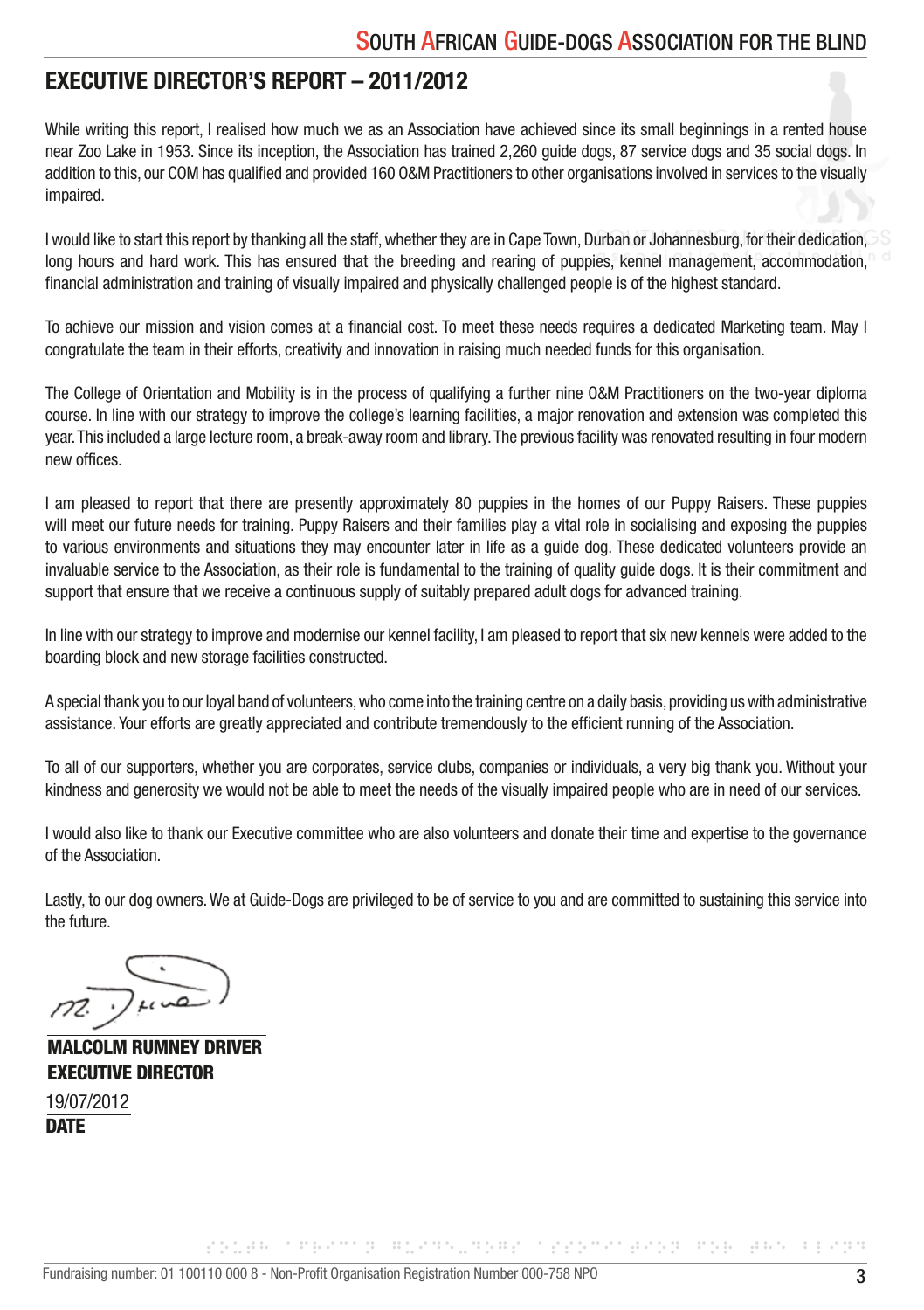# HONORARY TREASURER'S REPORT – 2011/2012

I would like to commence by thanking the accounting department, headed by Jayne Nicolle, which includes association employees and volunteers, for their dedicated efforts in bringing these annual financial statements to fruition.

#### College of Orientation and Mobility

Fundraising has started to improve due to efforts to promote the college and its BEE benefits to the community. Income including diploma fees for the first of the revised two year course is R968,214 when compared to 2011's R236,568. The increase in costs (2012 R2,234,417; 2011 R1,599,946) was mainly attributed to additional personnel to support the new course and the annual increase.

During this year we were able to secure a donation from the National Lottery for the college amounting to R153,998, which was utilised to acquire a vehicle to transport the students. The expansion of the college facilities was finalised during this year, the total cost which was carried over two years amounted to R 1,663,150. This expansion was long overdue and will allow the college to have one course start and another course finish of 10 students every year, compared to running a course every second year in the past.

#### Guide-Dogs

Income attributed to guide-dogs was up by 11.16% (2012 R13,049,792; 2011 R11,739,225); this includes the income from financial assets together with profits on disposal of such assets which is up by 13.46% (2012 R3,708,957; 2011 R3,268,840). The bequests programme continues to surprise us with generous donations (2012 R5,339,706; 2011 R6,103,711). Donations received continue to grow from year to year by 7.7% (2012 R 7,702,210; 2011 R7,149,002).

The costs of running the Association increased by 6.67% down on the prior year of 13%. (2012 R13,991,467; 2011 R13,117,235); the main contributor was the salary annual increase.

The old kennels and hospital renovation project was finalised during this year and cost R1,188,053.

#### **Conclusion**

I would like to thank all individuals and corporate donors that support and donate to the Association; this income enables the Association to meet its objective and to build its own financial reserve. (Unfortunately the Association is granted no government support.) The Association is currently in a strong financial position due to sound executive and management decisions.

DEBORAH BULLIVANT HONORARY TREASURER **DATE** 19/07/2012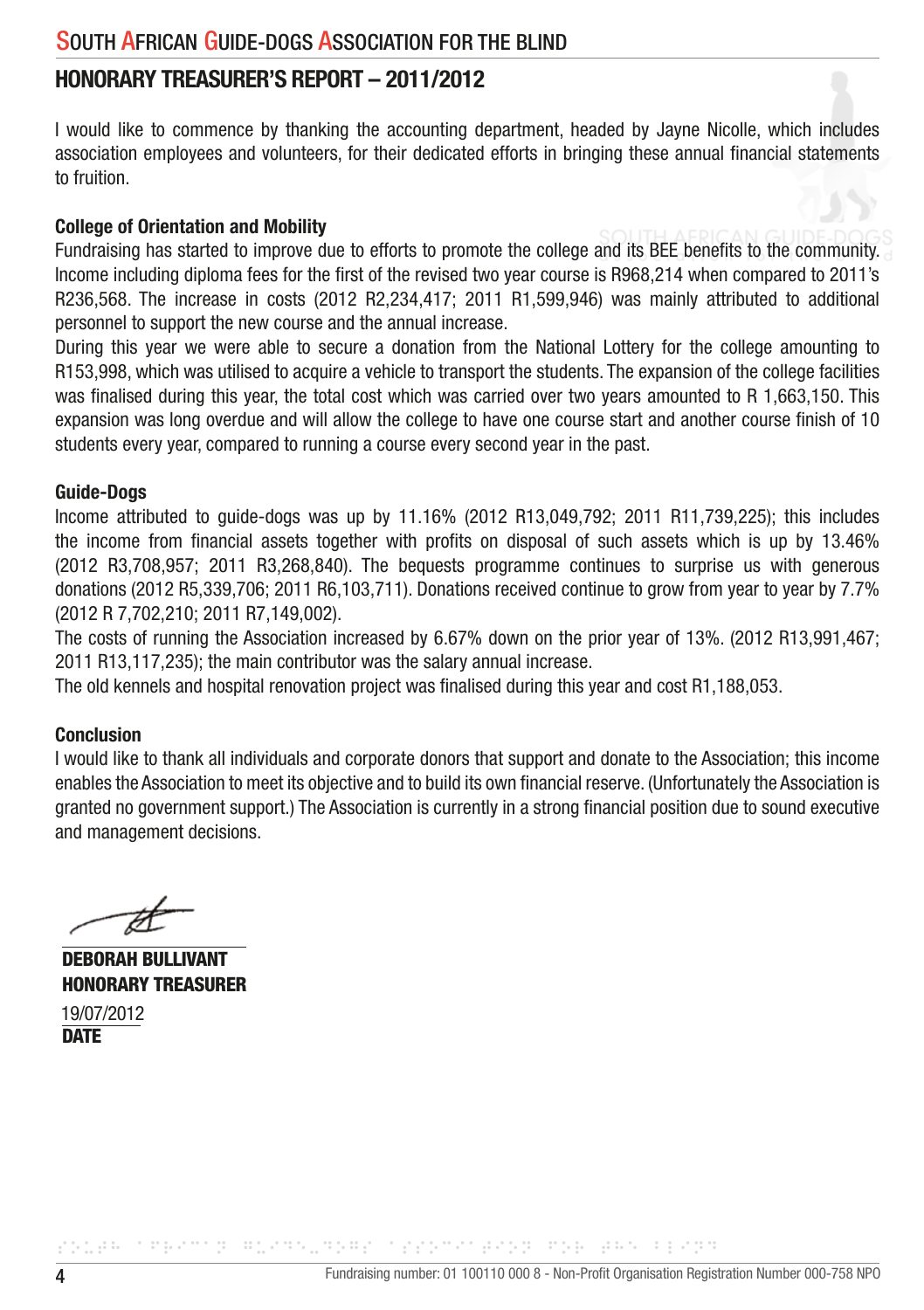

# ANNUAL FINANCIAL STATEMENTS **31ST MARCH 2012**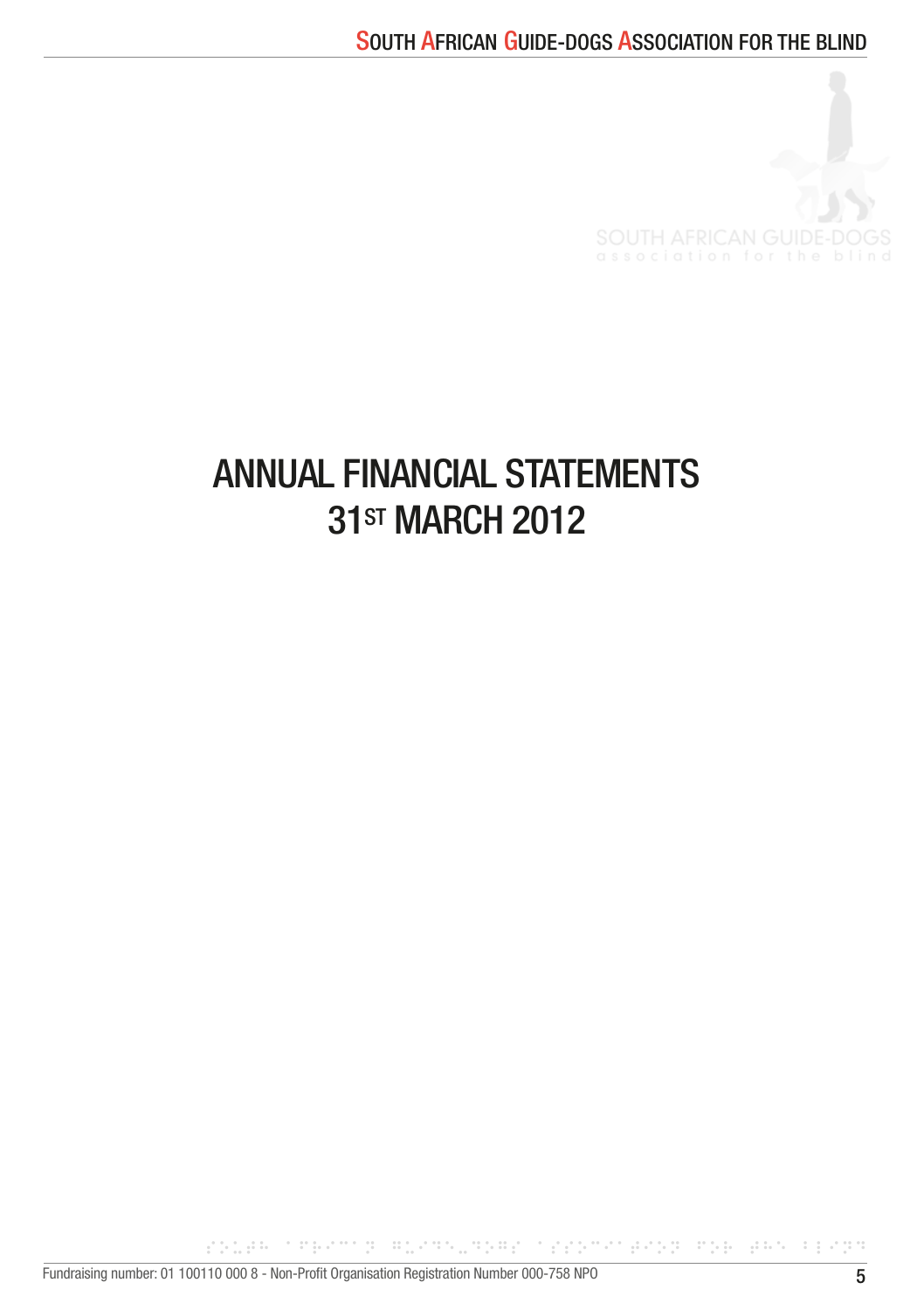| <b>OFFICE BEARERS</b>                                                                                       | <b>Executive Director</b>                                                                                                                                                                                                                                     | <b>Malcolm Rumney Driver</b><br>60 McKenzie Road                                             |
|-------------------------------------------------------------------------------------------------------------|---------------------------------------------------------------------------------------------------------------------------------------------------------------------------------------------------------------------------------------------------------------|----------------------------------------------------------------------------------------------|
|                                                                                                             | Honorary Chairman                                                                                                                                                                                                                                             | Glenferness, Midrand<br><b>Thomas David Parker</b><br><b>Bryanston Glades</b>                |
|                                                                                                             | <b>Honorary Treasurer</b>                                                                                                                                                                                                                                     | <b>Bryanston</b><br>Sandton<br>Deborah Bullivant<br>23 Kirsch Street<br>Parkrand<br>Boksburg |
| <b>NATURE OF ASSOCIATION</b>                                                                                | To promote freedom of movement and<br>independence in visually impaired people,<br>through mobility, by the provision of Guide-dogs<br>and Orientation and Mobility services.                                                                                 |                                                                                              |
| <b>AUDITORS</b>                                                                                             | Axiom Registered Accountants and Auditors                                                                                                                                                                                                                     |                                                                                              |
| <b>BANKERS</b>                                                                                              | Nedbank<br>Nicolway                                                                                                                                                                                                                                           |                                                                                              |
| <b>FUND RAISING NUMBER</b>                                                                                  | 01 100110 000 8<br>000-758 NPO                                                                                                                                                                                                                                |                                                                                              |
| <b>REGISTERED OFFICE</b>                                                                                    | 126 Wroxham Road<br><b>Rietfontein 2IR</b><br>Sandton                                                                                                                                                                                                         |                                                                                              |
| <b>CONTENTS</b><br>$\mathbf{2}$<br>$\overline{\mathbf{z}}$<br>9<br>10<br>11<br>12<br>$13 - 22$<br>$23 - 26$ | Report of the Honorary Chairman<br>Report of the auditors<br>Statement of Comprehensive Income<br><b>Balance Sheet</b><br>Statement of changes in equity<br><b>Statement of Cash Flows</b><br>Notes to the financial statements<br>Trust financial statements |                                                                                              |

#### APPROVAL OF ANNUAL FINANCIAL STATEMENTS

The annual financial statements set out on pages 9 to 12 were approved by the Executive Committee and are signed on their behalf:

t

**CHAIRMAN HONORARY TREASURER** 

| <b>DATE</b> | <b>DATE</b> |
|-------------|-------------|
| 16/07/2012  | 16/07/2012  |

SOUTH AFRICAN GUIDE-DOGS ASSOCIATION FOR THE BLIND

6 Fundraising number: 01 100110 000 8 - Non-Profit Organisation Registration Number 000-758 NPO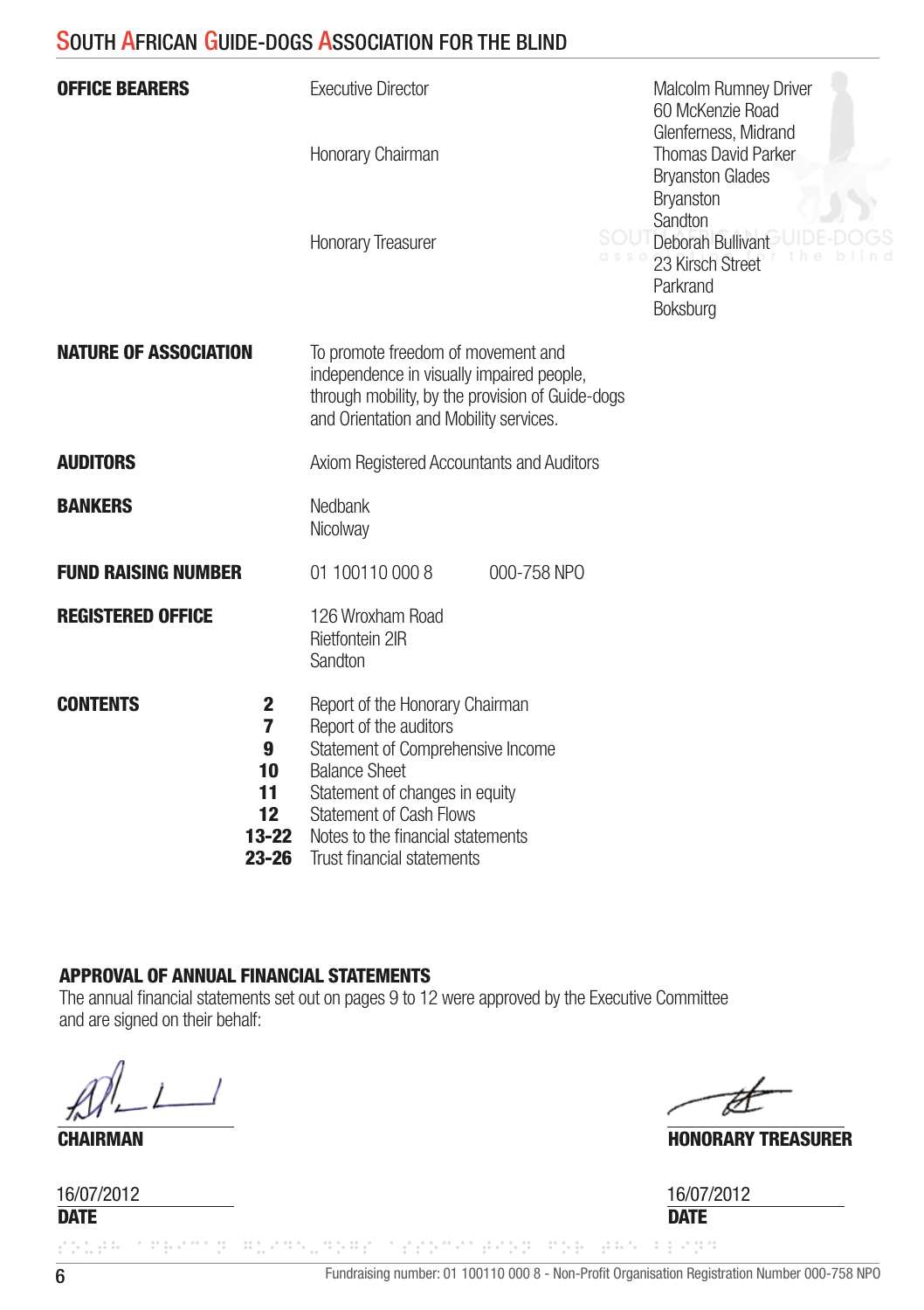#### INDEPENDENT AUDITOR'S REPORT TO THE MEMBERS OF THE SOUTH AFRICAN GUIDE-DOGS ASSOCIATION FOR THE BLIND

#### Report on the Financial Statements

We have audited the financial statements of the South African Guide-Dogs Association for the Blind which comprise the Chairman's Report; the Statement of Financial Position as at 31 March 2012; the Statement of Comprehensive Income; and Statement of Cash Flows for the year then ended; a summary of significant accounting policies; and other explanatory notes, as set out on pages 13 - 22.

#### Executive Committee's Responsibility for the Financial Statements

The Association's Executive Committee is responsible for the preparation and fair presentation of these financial statements in accordance with the requirements of the South African Guide-Dogs Association for the Blind. This responsibility includes: designing, implementing and maintaining internal control relevant to the preparation and fair presentation of financial statements that are free from material misstatement, whether due to fraud or error; selecting and applying appropriate accounting policies; and making accounting estimates that are reasonable in the circumstances.

#### Auditor's Responsibility

Our responsibility is to express an opinion on these financial statements based on our audit. We conducted our audit in accordance with International Standards on Auditing. Those standards require that we comply with ethical requirements and plan and perform the audit to obtain reasonable assurance whether the financial statements are free from material misstatement. An audit involves performing procedures to obtain audit evidence about the amounts and disclosures in the financial statements. The procedures selected depend on the auditor's judgement, including the assessment of the risks of material misstatement of the financial statements, whether due to fraud or error. In making those risk assessments, the auditor considers internal control relevant to the entity's preparation and fair presentation of the financial statements in order to design audit procedures that are appropriate in the circumstances, but not for the purpose of expressing an opinion on the effectiveness of the entity's internal control. An audit also includes evaluating the appropriateness of accounting policies used and the reasonableness of accounting estimates made by management, as well as evaluating the overall presentation of the financial statements.

We believe that the audit evidence we have obtained is sufficient and appropriate to provide a basis for our audit opinion.

#### *Income*

The Association, in common with other charitable organisations, receives certain income from public donations and functions, the recognition of which, due to its nature, is not susceptible to verification by generally accepted auditing procedures. Therefore, our examination relating to such income was limited to the amount thereof recorded in the financial records.

#### **Opinion**

In our opinion, except for the effects of such adjustments, if any, regarding to matters referred to in the preceding paragraph, the financial statements fairly present, in all material respects, the financial position of the Association at 31 March 2012 and the results of its operations for the year then ended in accordance with the requirements of the South African Guide-Dogs Association for the Blind.

SOUTH AFRICAN GUIDE-DOGS ASSOCIATION FOR THE BLIND

Assion eggstered accountants & auditors

AXIOM REGISTERED ACCOUNTANTS & AUDITORS REGISTERED AUDITOR – DENICE NOELLE CARR (644110) SHOP 7 MAGIC GARDEN CENTRE, ARCONPARK, VEREENIGING

**DATE** 16/07/2012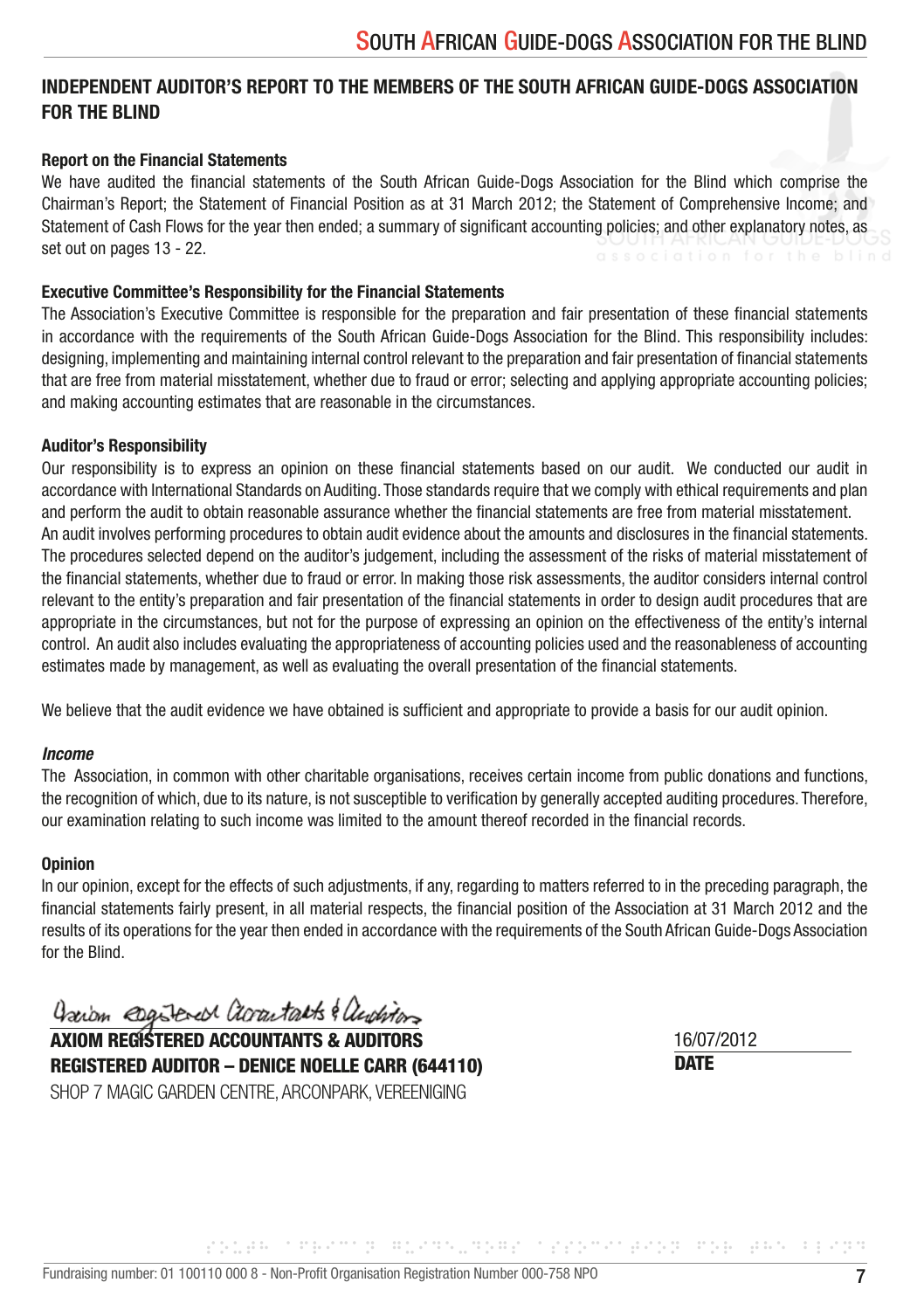#### REPORT OF THE CHAIRMAN OF THE SOUTH AFRICAN GUIDE-DOGS ASSOCIATION FOR THE BLIND FOR THE YEAR ENDED 31 MARCH 2012

The executive committee present their report and the financial statements for the year then ended.

#### NATURE OF BUSINESS

To promote freedom of movement and independence in visually impaired people, through mobility, by the provision of Guide-dogs and Orientation and Mobility services.

#### FINANCIAL RESULTS

The results of operations as well as the financial position for the year are detailed in the attached financial statements.

#### CAPITAL

The Association does not have share capital. In the event of the winding up of the Association, the balance of funds available would be transferred to another organisation with similar objectives.

#### FIXED ASSETS

There was no change in the nature of the fixed assets of the Association or in the policy regarding their use.

#### EVENTS SUBSEQUENT TO THE YEAR END

No material fact or circumstance has occurred since the accounting date and the date of this report.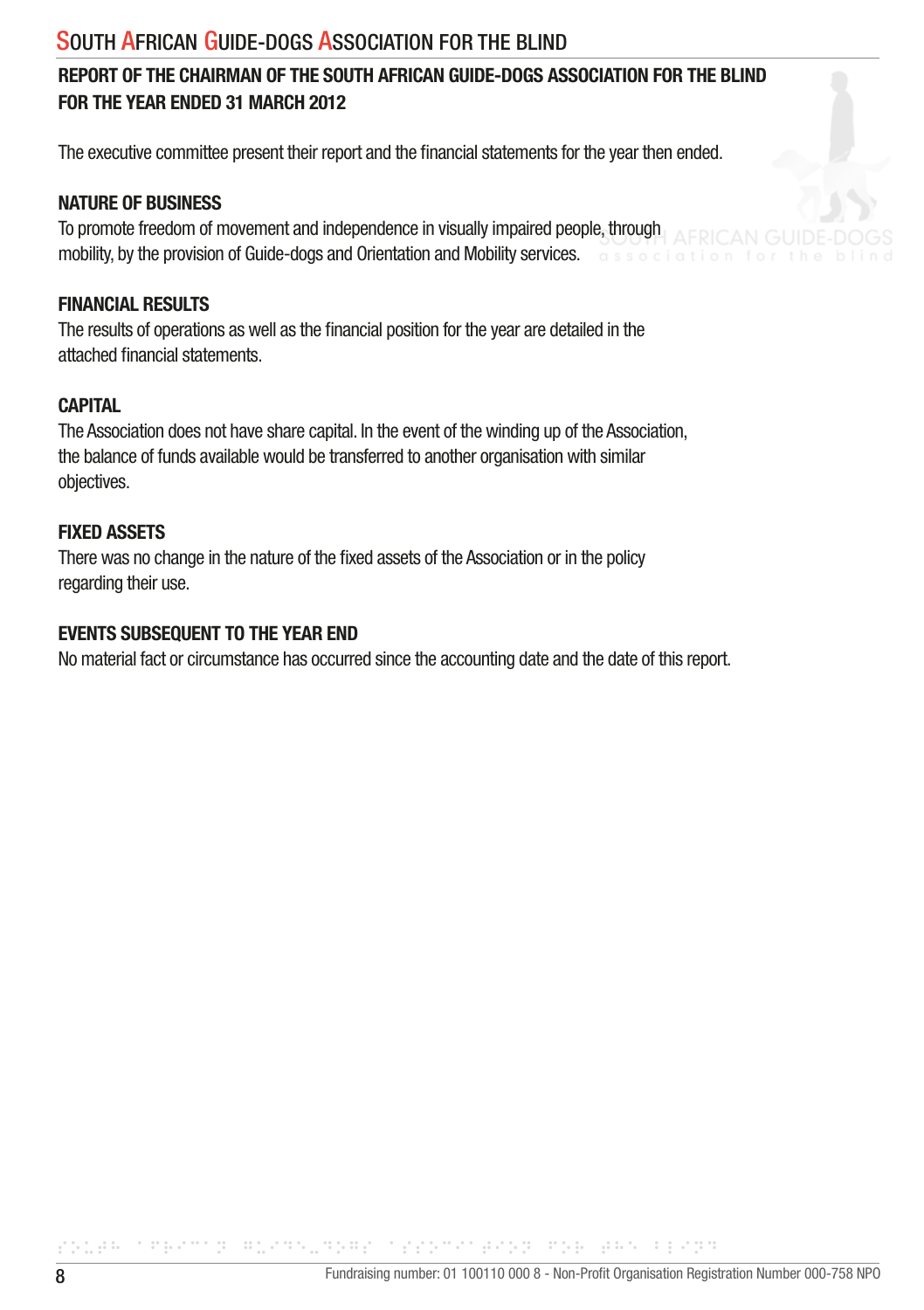| <b>INCOME STATEMENT FOR THE YEAR ENDED 31 MARCH 2012</b> |                  |             |
|----------------------------------------------------------|------------------|-------------|
|                                                          | 2012<br>R        | 2011<br>R   |
| <b>SUBSCRIPTIONS</b>                                     | 47,106           | 92,961      |
| <b>OTHER INCOME</b>                                      | 14,172,004       | 11,975,793  |
| Fundraising from donations                               | SOUTH 47,702,210 | 7,149,002   |
| Fundraising from events                                  | 1,365,619        | 847,437     |
| College of Orientation and Mobility Training income      | 968,214          | 236,568     |
| <b>Donation National Lottery</b>                         | 153,998          |             |
| Sale of Dogs                                             | 32,640           | 32,277      |
| <b>Trading Activities</b>                                | 69,764           | 284,839     |
| Dividend revenue                                         | 866,516          | 661,764     |
| Interest received                                        | 2,415,850        | 2,153,513   |
| Net profit on disposal of financial assets               | 426,591          | 453,563     |
| Rental Income                                            | 170,602          | 156,830     |
| <b>EXPENDITURE</b>                                       | 16,225,884       | 14,717,181  |
| Depreciation, amortisation and impairments               | 331,905          | 330,397     |
| Fundraising expenses                                     | 1,289,740        | 1,342,368   |
| Admininstration expenses                                 | 4,365,624        | 3,984,634   |
| <b>Fleet Expenses</b>                                    | 412,772          | 385,697     |
| Kennel expenses                                          | 2,397,575        | 2,024,534   |
| Training Centre Johannesburg expenses                    | 3,234,489        | 3,126,404   |
| Training Centre Cape Town expenses                       | 704,070          | 570,582     |
| House & Grounds Johannesburg expenses                    | 819,749          | 933,768     |
| House & Grounds Cape Town expenses                       | 415,615          | 417,767     |
| College & Orientation and Mobility Johannesburg          | 2,234,417        | 1,599,946   |
| Loss on Disposal of assets                               | 19,928           | 1,084       |
| (LOSS) / PROFIT FOR THE YEAR                             | (2,006,774)      | (2,648,427) |
| <b>OTHER COMPREHENSIVE INCOME</b>                        | 5,449,706        | 6,167,442   |
| Bequests received                                        | 5,399,706        | 6,103,711   |
| <b>Contribution from SAGA Trust</b>                      | 110,000          | 63,731      |
| <b>NET SURPLUS FOR THE YEAR</b>                          | 3,442,932        | 3,519,015   |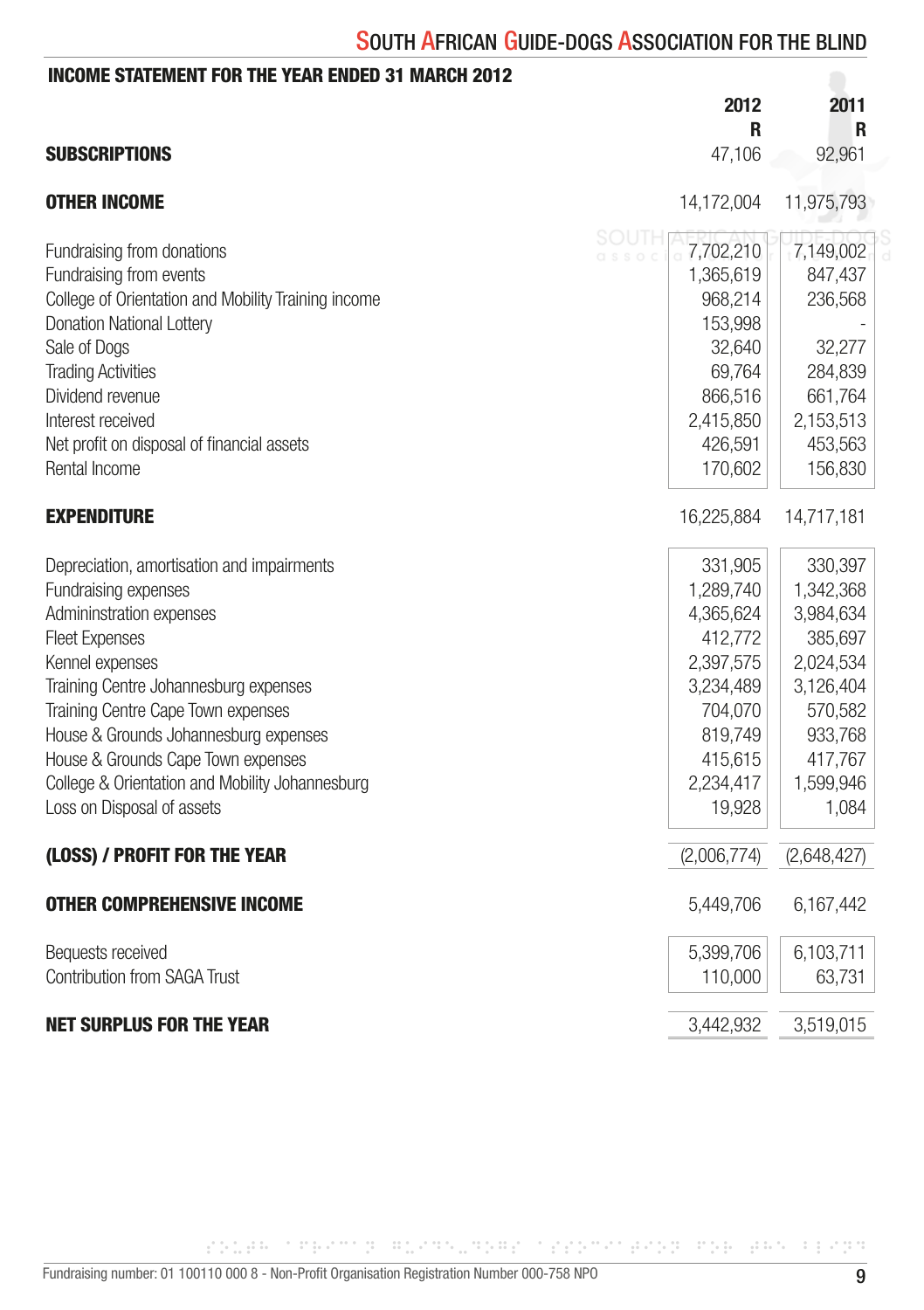| <b>BALANCE SHEET AT 31ST MARCH 2012</b>                                |                  |                                     |                                     |
|------------------------------------------------------------------------|------------------|-------------------------------------|-------------------------------------|
|                                                                        | <b>Notes</b>     | 2012<br>R                           | 2011<br>R                           |
| <b>ASSETS</b>                                                          |                  |                                     |                                     |
| <b>Non-current assets</b>                                              |                  | 80,890,325                          | 71,154,450                          |
| Financial assets<br>Property, plant and equipment<br>Intangible assets | $SO_0$<br>8<br>9 | 65,577,688<br>15,147,967<br>164,670 | 57,687,371<br>13,297,606<br>169,473 |
| <b>Current assets</b>                                                  |                  | 1,188,201                           | 2,079,075                           |
| Inventories<br>Trade and other receceivables<br>Cash and bank          | 11               | 155,199<br>480.986<br>552,016       | 368,618<br>850,811<br>859,646       |
| <b>TOTAL ASSETS</b>                                                    |                  | 82,078,526                          | 73,233,525                          |
| <b>EQUITY AND LIABILITIES</b>                                          |                  |                                     |                                     |
| <b>Capital and reserves</b>                                            |                  | 80.948.700                          | 72,007,398                          |
| Accumulated funds<br>Revaluation of investment                         |                  | 65,084,205<br>15,864,495            | 61,641,272<br>10,366,126            |
| <b>Current liabilities</b>                                             |                  |                                     |                                     |
| Trade and other payables                                               | 12               | 1,129,826                           | 1,226,127                           |
| <b>TOTAL EQUITY AND LIABILITIES</b>                                    |                  | 82,078,526                          | 73,157,442                          |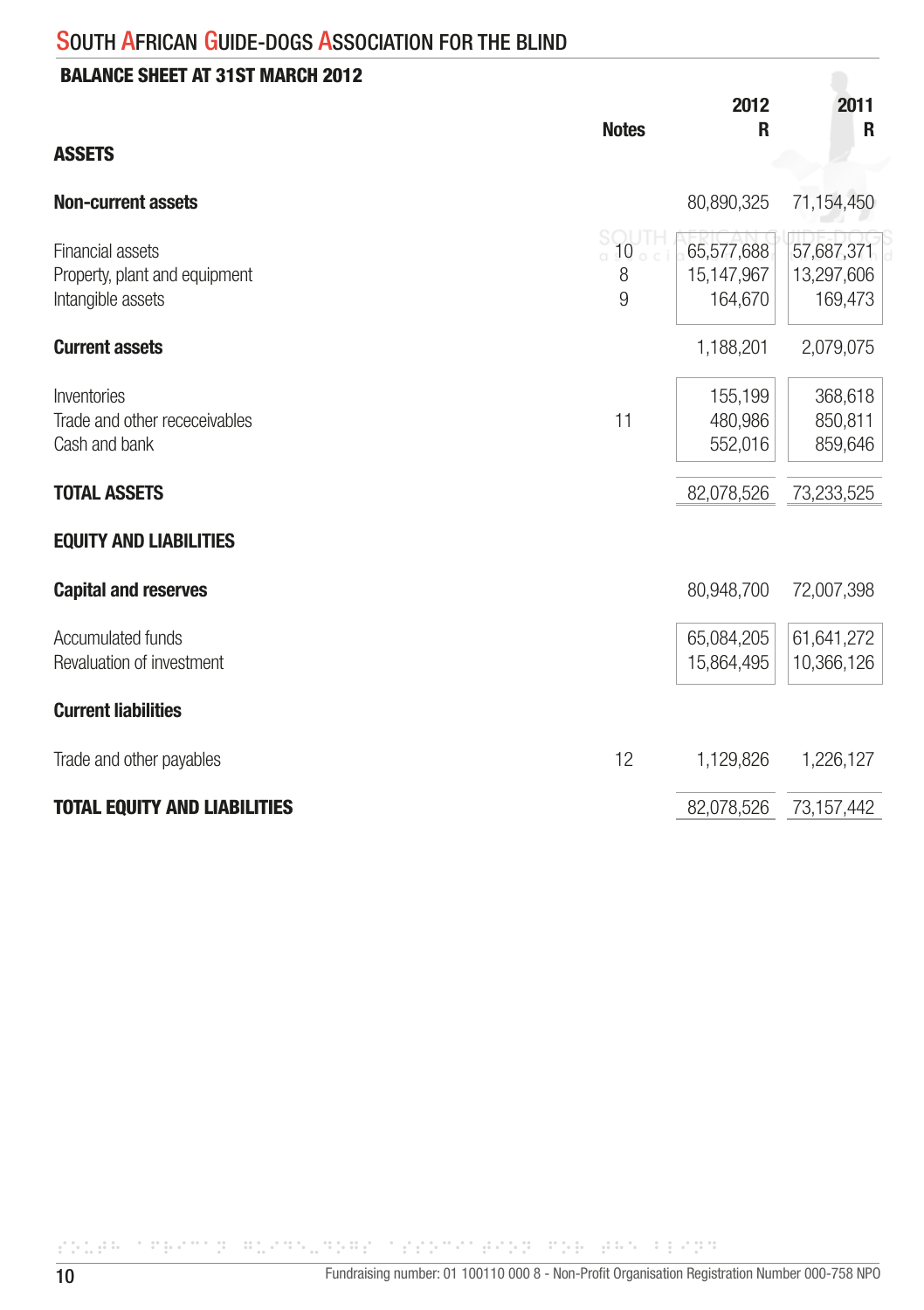| STATEMENT OF CHANGES IN EQUITY FOR THE YEAR ENDED 31 MARCH 2012 |                                    |                                          |                   |  |  |  |  |
|-----------------------------------------------------------------|------------------------------------|------------------------------------------|-------------------|--|--|--|--|
|                                                                 | <b>Accumulated</b><br>surplus<br>R | <b>Revaluation</b><br>of investment<br>R | <b>Total</b><br>R |  |  |  |  |
| Balance at 31 March 2009                                        | 33,783,463                         | 1,985,663                                | 35,769,126        |  |  |  |  |
| Net surplus for the year                                        | 128,043                            |                                          | 128,043           |  |  |  |  |
| Revaluation of investment                                       |                                    | 5,645,366                                | 5,645,366         |  |  |  |  |
| Bequests / contributions for the year                           | 24,210,751                         |                                          | 24,210,751        |  |  |  |  |
| Property donations for the year                                 |                                    |                                          |                   |  |  |  |  |
| Balance at 31 March 2010                                        | 58,122,257                         | 7,631,029                                | 65,753,286        |  |  |  |  |
| Net deficit for the year                                        | (2,648,427)                        |                                          | (2,648,427)       |  |  |  |  |
| Revaluation of investment                                       |                                    | 2,735,097                                | 2,735,097         |  |  |  |  |
| Bequests / contributions for the year                           | 6,167,442                          |                                          | 6,167,442         |  |  |  |  |
| Property donations for the year                                 |                                    |                                          |                   |  |  |  |  |
| Balance at 31 March 2011                                        | 61,641,272                         | 10,366,126                               | 72,007,398        |  |  |  |  |
| Net deficit for the year                                        | (2,006,774)                        |                                          | (2,006,774)       |  |  |  |  |
| Revaluation of investment                                       |                                    | 5,498,369                                | 5,498,369         |  |  |  |  |
| Bequests / contributions for the year                           | 5,449,706                          |                                          | 5,449,706         |  |  |  |  |
| Property donations for the year                                 |                                    |                                          |                   |  |  |  |  |
| Balance at 31 March 2012                                        | 65,084,205                         | 15,864,495                               | 80,948,700        |  |  |  |  |
|                                                                 |                                    |                                          |                   |  |  |  |  |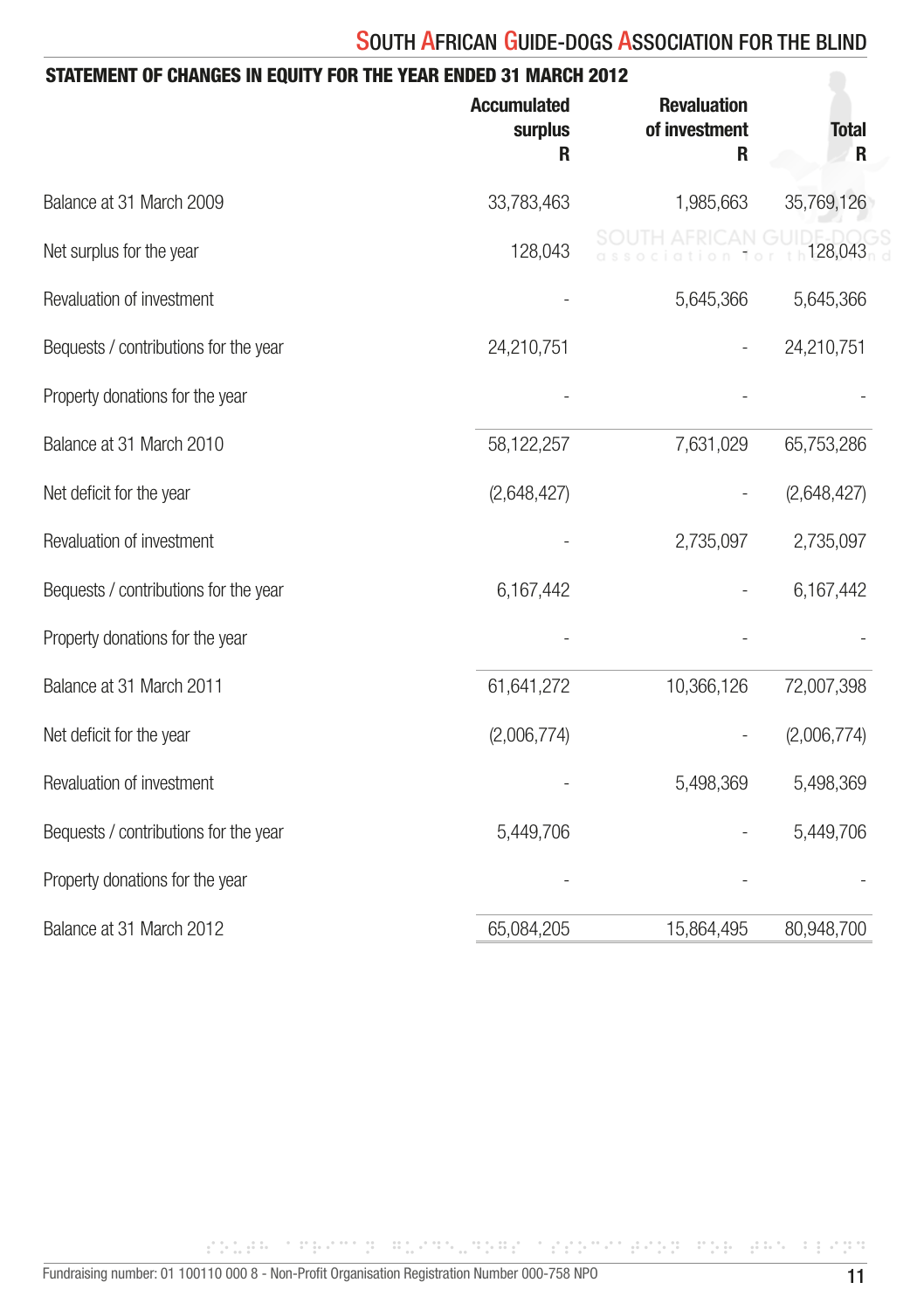## CASH FLOW STATEMENT FOR THE YEAR ENDED 31 MARCH 2012

|                                                                                                                                                         | <b>Notes</b> | 2012<br>R                                          | 2011<br>R                               |
|---------------------------------------------------------------------------------------------------------------------------------------------------------|--------------|----------------------------------------------------|-----------------------------------------|
| <b>CASH FLOWS FROM OPERATING ACTIVITIES</b>                                                                                                             |              | (1, 167, 999)                                      | (1,962,340)                             |
| Cash generated by operations<br>Income from Investments                                                                                                 | -13.1        | (4,450,365)<br>3,282,366                           | (4,777,617)<br>2,815,277                |
| <b>CASH FLOWS FROM INVESTING ACTIVITIES</b>                                                                                                             |              | (4,589,338)                                        | (4,086,114)                             |
| Additions to fixed assets<br>Additions to Intangible assets<br>Decrease / (increase) in financial assets<br>Proceeds on disposal of plant and equipment |              | (2, 187, 022)<br>(18, 837)<br>(2,391,949)<br>8,470 | (3,075,630)<br>(1, 122, 773)<br>112,289 |
| <b>CASH FLOWS FROM FINANCING ACTIVITIES</b>                                                                                                             |              | 5,449,706                                          | 6,167,442                               |
| Bequests / contributions received during the year<br>Property donations received for the year                                                           |              | 5,449,706                                          | 6,167,442                               |
| <b>NET INCREASE/(DECREASE) IN CASH AND CASH EQUIVALENTS</b>                                                                                             |              | (307, 631)                                         | 118,988                                 |
| CASH AND CASH EQUIVALENTS AT THE BEGINNING OF THE YEAR                                                                                                  |              | 859,646                                            | 740,658                                 |
| CASH AND CASH EQUIVALENTS AT THE END OF THE YEAR                                                                                                        |              | 552,016                                            | 859,646                                 |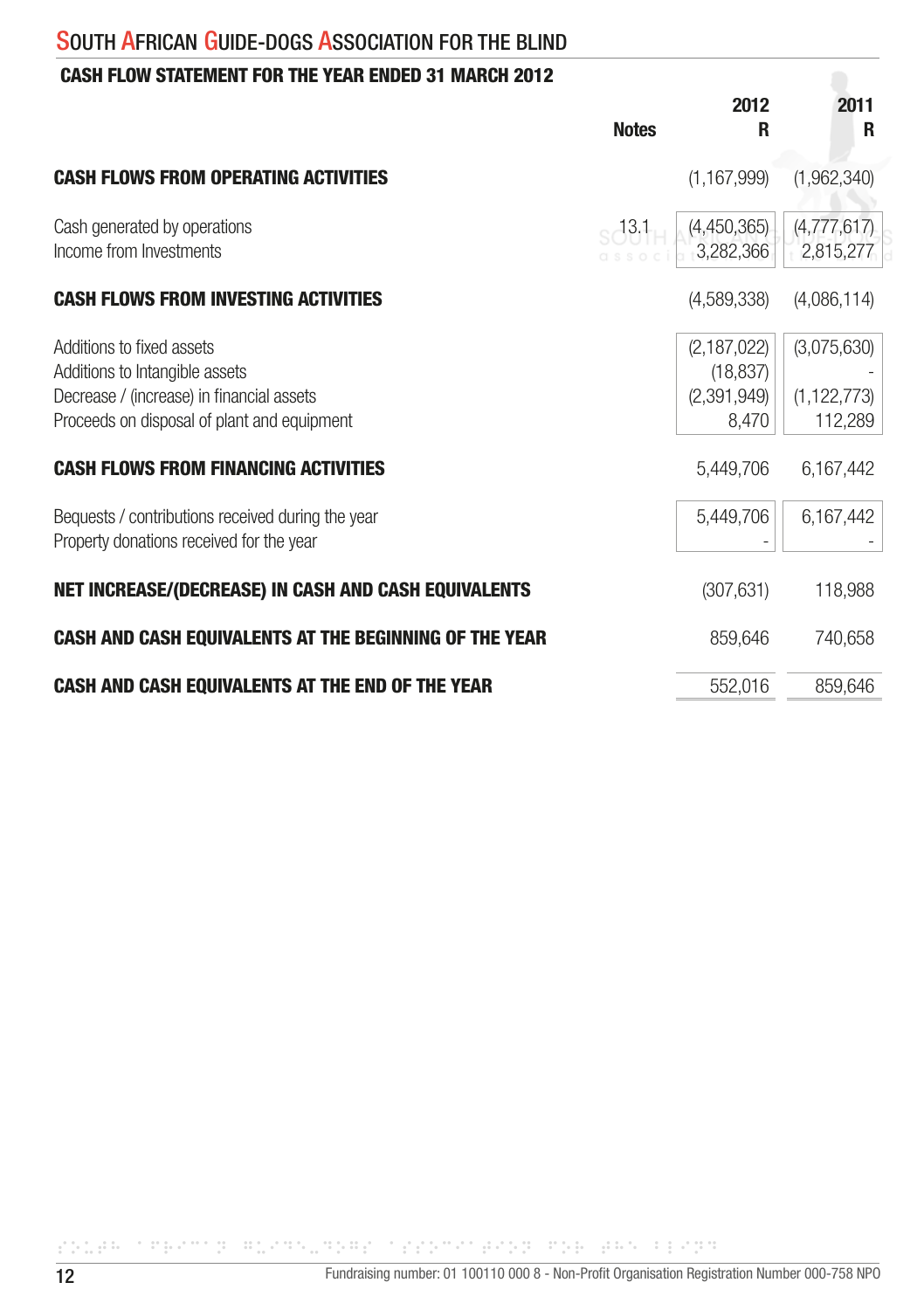#### NOTES TO THE FINANCIAL STATEMENTS FOR THE YEAR ENDED 31 MARCH 2012

#### 1. ACCOUNTING POLICIES

 The annual financial statements, as set out on pages 9 - 12 are prepared on the historical cost basis with the exception of investments as detailed in note 1.4 and incorporate the following principal accounting policies which are consistent with those applied in the previous year.

The financial statements are prepared on the going concern basis.

#### 1.1 Financial instruments

#### *Initial recognition*

 The Association classifies financial instruments, or their component parts, on initial recognition as a financial asset, a financial liability or an equity instrument in accordance with the substance of the contractual arrangement. Financial assets and financial liabilities are recognised on the Association's statement of financial position when the Association becomes party to the contractual provisions of the instrument.

#### *Financial assets*

The Association classifies its financial assets into the following categories:

- held-to-maturity financial assets;
- available-for-sale financial assets; and
- financial assets at fair value through profit and loss.

 The classification is dependent on the purpose for which the financial asset is acquired. Management determines the classification of its financial assets at the time of the initial recognition and re-evaluates such designation at least at each reporting date.

Financial assets are recognised on transaction date when the Association becomes a party to the contracts and thus obtains rights to receive economic benefits and are derecognised when these rights no longer exist. Financial assets are stated initially on transaction date at fair value including transaction costs.

Held-to-maturity financial assets are subsequently stated at amortised cost using the effective interest rate method. Available-for-sale financial assets are subsequently stated at fair value at the reporting date.

Unrealised gains and losses arising from revaluation of available-for-sale financial assets are recognised as

 other comprehensive income and included in the investment fair value reserve. On disposal or impairment of available-for-sale financial assets, cumulative unrealised gains and losses previously recognised in other comprehensive income are included respectively in determining the profit or loss on disposal of, or impairment charge relating to, that financial asset, which is recognised in the income statement.

 Financial assets at fair value through profit and loss are financial assets held for trading. A financial asset is classified in this category if acquired principally for the purpose of selling in the short-term. Assets in this category are classified as current assets.

#### *Financial liabilities*

 Debt, which constitutes a financial liability, includes short-term and long-term debt. Debt is initially recognised at fair value, net of transaction costs incurred and is subsequently stated at amortised cost.

Debt is classified as short-term unless the entity has an unconditional right to defer settlement of the liability

 for at least twelve months after the reporting date. Debt is derecognised when the obligation in the contract is discharged, cancelled or has expired. Premiums or discounts arising from the difference between the fair value of debt raised and the amount repayable at maturity date are charged to the income statement as finance expenses based on the effective interest rate method.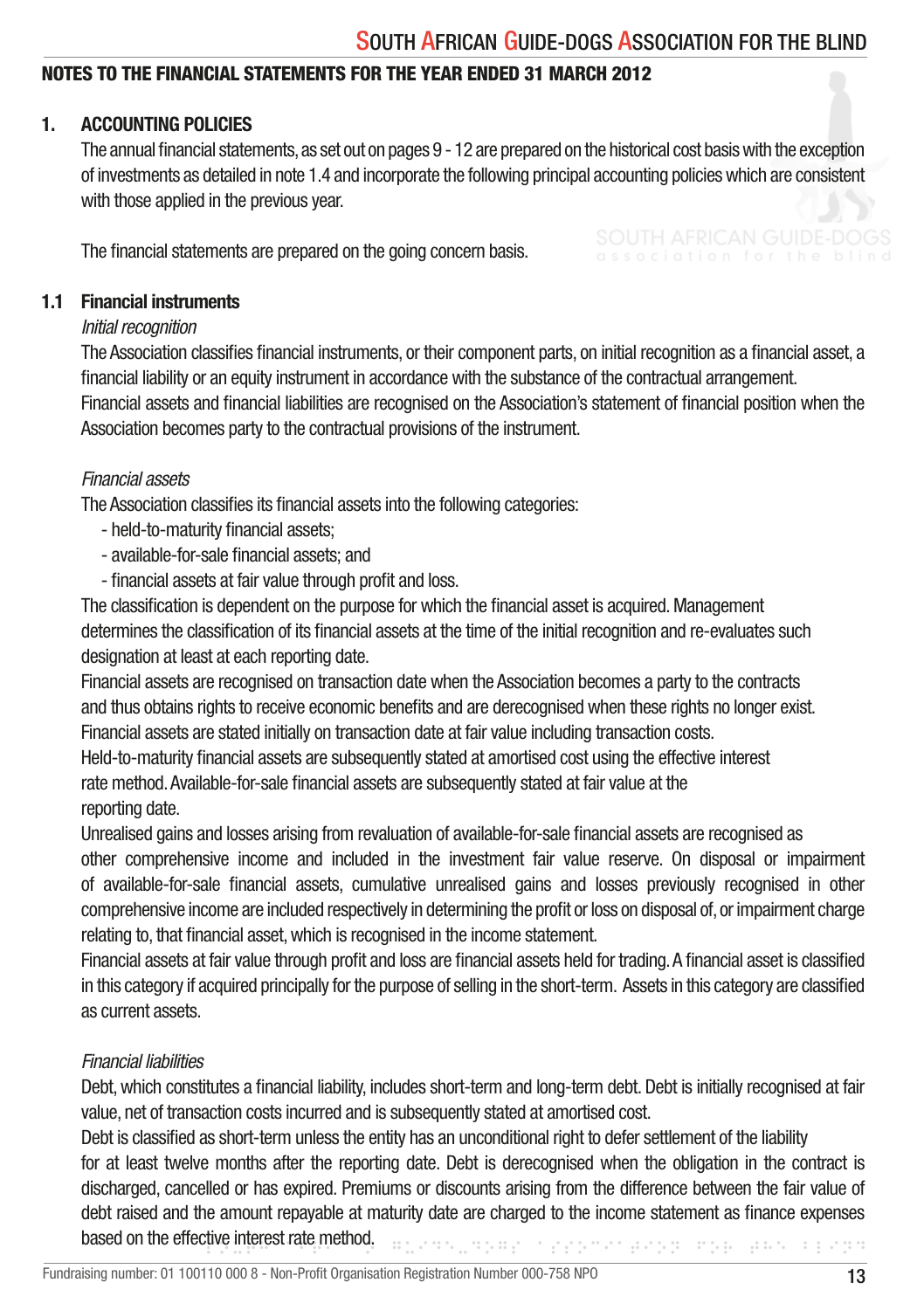#### NOTES TO THE FINANCIAL STATEMENTS FOR THE YEAR ENDED 31 MARCH 2012 - CONTINUED

#### 1.2 Property and equipment

Equipment is stated at cost less accumulated depreciation and any impairment in value. Depreciation is calculated on a straight line basis over the estimated useful life of the asset as follows:

 10% Vehicles 20% Furniture & Fittings 12,5% Software 12,5% Computer Equipment 16,67% Equipment 10% College of Orientation Library Land and buildings are not depreciated.

The carrying values of assets are reviewed for impairment when events or changes in circumstances indicate that the carrying value may not be recoverable. If any such indication exists and where the carrying values exceed the estimated recoverable amount, the assets or cash-generating units are written down to their recoverable amount.

An item of equipment is derecognised upon disposal or when no future economic benefits are expected to arise from the continued use of the asset. Any gain or loss arising on derecognition of the asset (calculated as the difference between the net disposal proceeds and the carrying amount of the item) is included in the statement of comprehensive income in the year the item is derecognised.

#### 1.3 Intangible assets

#### *Non-integrated computer software*

Acquired computer software databases are capitalised on the basis of the costs incurred to acquire and bring to use the specific software. These costs are amortised over their useful lives.

Costs associated with the developing or maintaining of computer software programmes are recognised as an expense as incurred. Costs that are directly associated with the development of identifiable and unique software products controlled by the Association – and that will probably generate economic benefits exceeding costs beyond one year – are recognised as intangible assets.

Computer software development costs recognised as assets are amortised over their estimated useful lives, typically not exceeding ten years.

#### *Impairment of intangible assets excluding goodwill*

At each statement of financial position date, the Association reviews the carrying amounts of intangible assets to determine whether there is any indication that those assets have suffered an impairment loss. If any such indication exists, the recoverable amount of the asset is estimated in order to determine the extent of the impairment loss (if any). In order to ensure completeness of the impairment assessment of individual assets, all intangible assets are allocated to the cash-generating units to which they belong. An impairment assessment is then undertaken on the individual cash-generating units.

Recoverable amount is defined as the higher of fair value less cost to sell and value-in-use. In assessing value-in-use, the estimated future cash flows are discounted at their present value using a pre-tax discount rate that reflects current market assessments of the time value of money and the risks specific to the asset. Where an impairment loss subsequently reverses, the carrying amount of the asset (cash-generating unit) is increased to the revised estimate of its recoverable amount, but so that the increased carrying amount does not exceed the carrying amount that would have been determined had no impairment loss been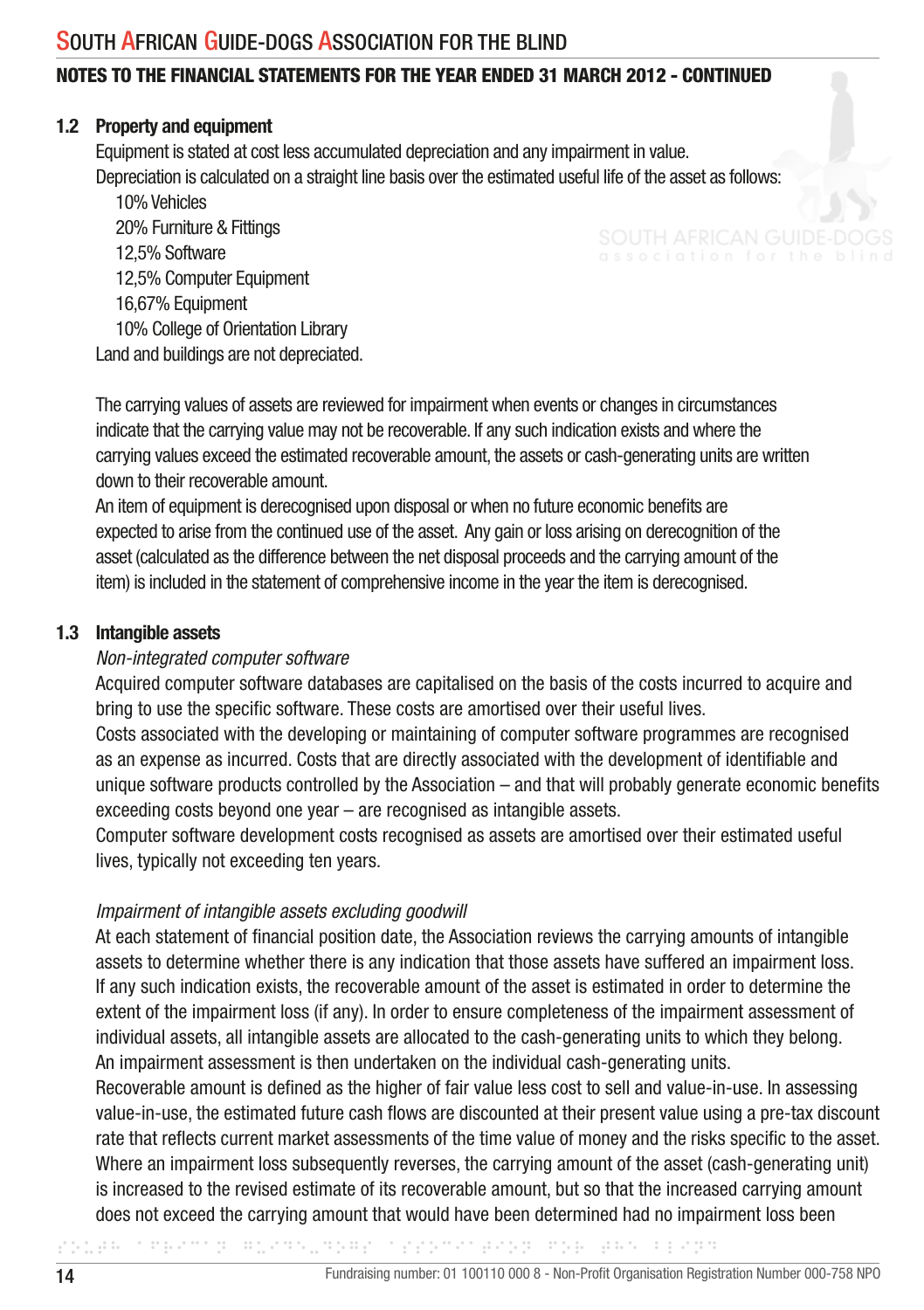#### NOTES TO THE FINANCIAL STATEMENTS FOR THE YEAR ENDED 31 MARCH 2012 - CONTINUED

recognised for the asset (cash-generating unit) in prior years. A reversal of an impairment loss is recognised immediately in profit or loss, unless the relevant asset is carried at a revalued amount, in which case the reversal is treated as a revaluation increase.

#### 1.4 Investments

All investments are initially recognised at cost. Listed shares are recognised as available-for-sale, which are measured at fair value, with unrealised gains and losses recognised as a separate component of equity, until the investment is sold. Fair value of investments are determined by reference to JSE quoted market bid prices.

#### 1.5 Accumulated funds

All income and expenditure of a revenue nature is accounted for in the statement of comprehensive income. Certain income is received for specific purposes and, where such income has not been fully utilised during the year, amounts representing the unutilised portions are transferred to the appropriate funds.

#### 1.6 Employee Benefits

#### *Post-retirement benefits*

Post-retirement benefits are made up of those obligations which the Association has towards current employees.

#### *Defined contribution plans*

Contributions in respect of defined contribution plans are recognised as an expense in the year to which they relate.

#### 1.7 Provisions

Provisions are recognised where the Association has a present legal or constructive obligation as a result of a past event, a reliable estimate of the obligation can be made and it is probable that an outflow of resources embodying economic benefits will be required to settle the obligation.

Long-term provisions are determined by discounting the expected future cash flows to their present value. The increase in discounted long-term provisions as a result of the passage of time is recognised as a finance expense in the statement of comprehensive income.

#### 1.8 Revenue

*Donations, Sponsorships, Course fees and Subscriptions*

Revenue from donations, sponsorships, course fees and subscriptions are recognized when cash is received. *Interest and Dividends*

Interest is recognised when received.

Dividends are recognised when these are received.

#### 1.9 Bequests

Bequests received are credited to accumulated funds.

#### 2. TAXATION

The Association is an approved Public Benefit Organisation and is exempt from normal tax in terms of section 30 of the Income Tax Act.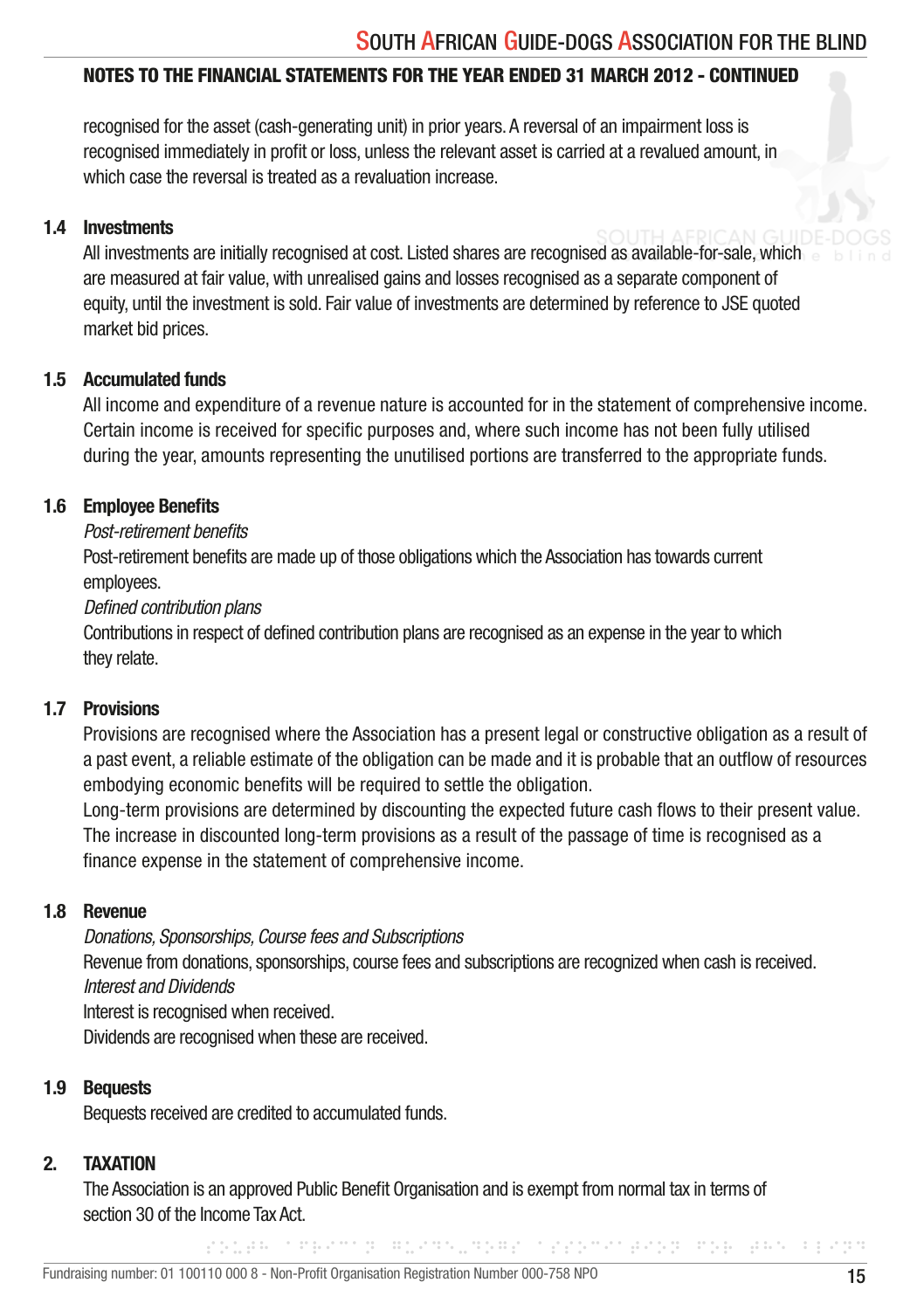#### NOTES TO THE FINANCIAL STATEMENTS FOR THE YEAR ENDED 31 MARCH 2012 – CONTINUED

#### 3. KEY ESTIMATES AND JUDGEMENTS

 Estimates and judgements are continually evaluated and are based on historical experience and other factors, including expectations of future events that are believed to be reasonable under the circumstances. The Association makes estimates and assumptions concerning the future. The resulting accounting estimates will, by definition, seldom equal the related actual results. The estimates and assumptions that have a significant risk of causing a material adjustment to the carrying amounts of assets and liabilities within the next financial year are discussed below:

- Depreciation is influenced by useful life and residual value estimations. Any change in Management's estimates of residual values and useful lives would impact the depreciation charge.
- Estimates made in determining the probability of future taxable income, thereby justifying the recognition of deferred tax assets.

#### 4. DEFINITIONS

#### 4.1 Cash and cash equivalents

The cash and cash equivalents amounts disclosed in the cash flow statement comprise cash on hand, deposits held on call with banks and highly liquid investments that are readily convertible to known amounts of cash and are subject to insignificant changes in value.

#### 4.2 Financial instruments

#### 4.2.1 Financial asset

Cash or cash equivalents, a right to receive cash, an equity instrument or a right to exchange a financial instrument under favourable conditions.

#### 4.2.2 Financial liability

A contractual obligation to pay cash or transfer other benefits or an obligation to exchange a financial instrument under unfavourable conditions. This includes debt.

#### 4.2.3 Loans and receivables

A financial asset with fixed or determinable repayments that are not quoted in an active market, other than:

- a derivative instrument; or
- an available-for-sale financial asset.

#### 4.2.4 Available-for-sale financial asset

A financial asset that has been designated as available-for-sale or a financial asset other than those classified as loans and receivables, held-to-maturity investments or derivative instruments.

An investment intended to be held for an indefinite period of time, which may be sold in response to needs for liquidity or changes in interest rates, is classified as a non-current available-for-sale financial asset.

#### 4.2.5 Transaction date

The date an entity commits itself to purchase or sell a financial instrument.

#### 4.2.6 Effective interest rate

The derived rate that discounts the expected future cash flows to the current net carrying amount of the financial asset or financial liability.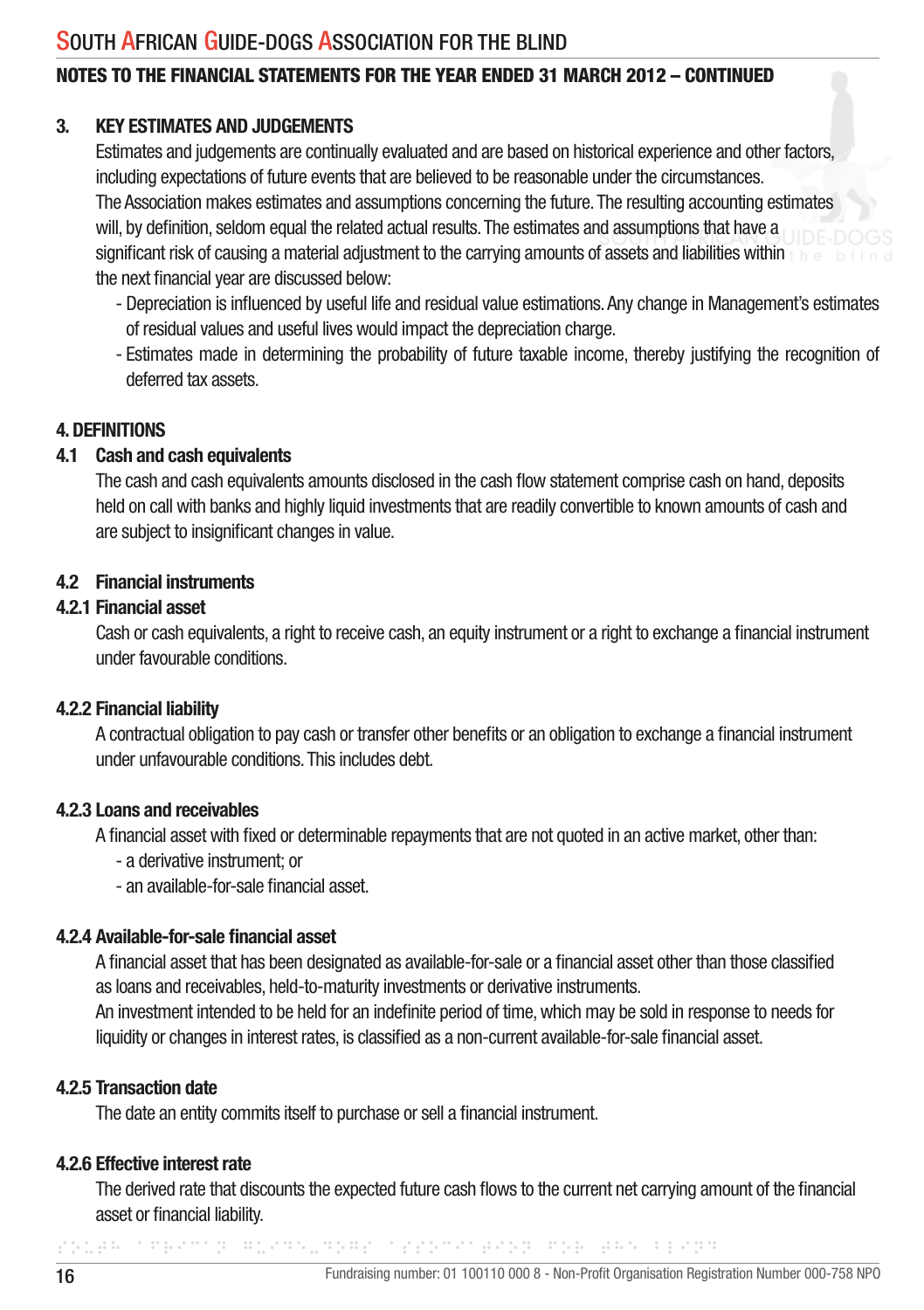## NOTES TO THE FINANCIAL STATEMENTS FOR THE YEAR ENDED 31 MARCH 2012 – CONTINUED

|                                                                                                                                                                                                                        | 2012<br>R                                                  | 2011<br>R                                               |
|------------------------------------------------------------------------------------------------------------------------------------------------------------------------------------------------------------------------|------------------------------------------------------------|---------------------------------------------------------|
| <b>5. REVENUE</b><br>Total revenue comprises:                                                                                                                                                                          |                                                            |                                                         |
| - Donations and Sponsorships<br>- Subscriptions<br>- Income from investments<br>- Fundraising and other                                                                                                                | 7,856,208<br>47,106<br>3,708,957<br>2,606,839              | 7,149,002<br>92,961<br>3,268,840<br>1,557,951           |
| <b>6. INCOME FROM INVESTMENTS</b>                                                                                                                                                                                      |                                                            |                                                         |
| Dividends - listed shares<br>Interest<br>Loss on sale of investments<br>Profit on sale of investments                                                                                                                  | 866,516<br>2,415,850<br>(226, 229)<br>652,820<br>3,708,957 | 661,763<br>2,153,513<br>(9,092)<br>462,656<br>3,268,840 |
| <b>7. OPERATING COSTS</b>                                                                                                                                                                                              |                                                            |                                                         |
| Operating costs include:<br>Audit fees<br>- Current year<br>- Accounting Fees<br>- Other Expenses<br>Key Management - Salary (excl employer contributions)<br>- Number of key management employed during the year      | 38,950<br>38,950<br>$\overline{a}$<br>1,978,440<br>4       | 37,480<br>37,480<br>1,798,500<br>4                      |
| Depreciation<br>- Furniture and fittings<br>- Software<br>- Equipment<br>- Computers<br>- Motor vehicles<br>- College of Orientation Library                                                                           | 31,944<br>20,391<br>53,814<br>40,924<br>156,294<br>4,897   | 31,220<br>19,834<br>46,456<br>43,247<br>166,531         |
| <b>Staff Costs</b><br>- Salaries and wages (excl Key Management)<br>- Contributions to retirement funds<br>- Medical aid contributions<br>- Average number of employees employed during the year (excl Key Management) | 7,644,021<br>805,488<br>717,801<br>49                      | 7,044,088<br>797,154<br>627,777<br>44                   |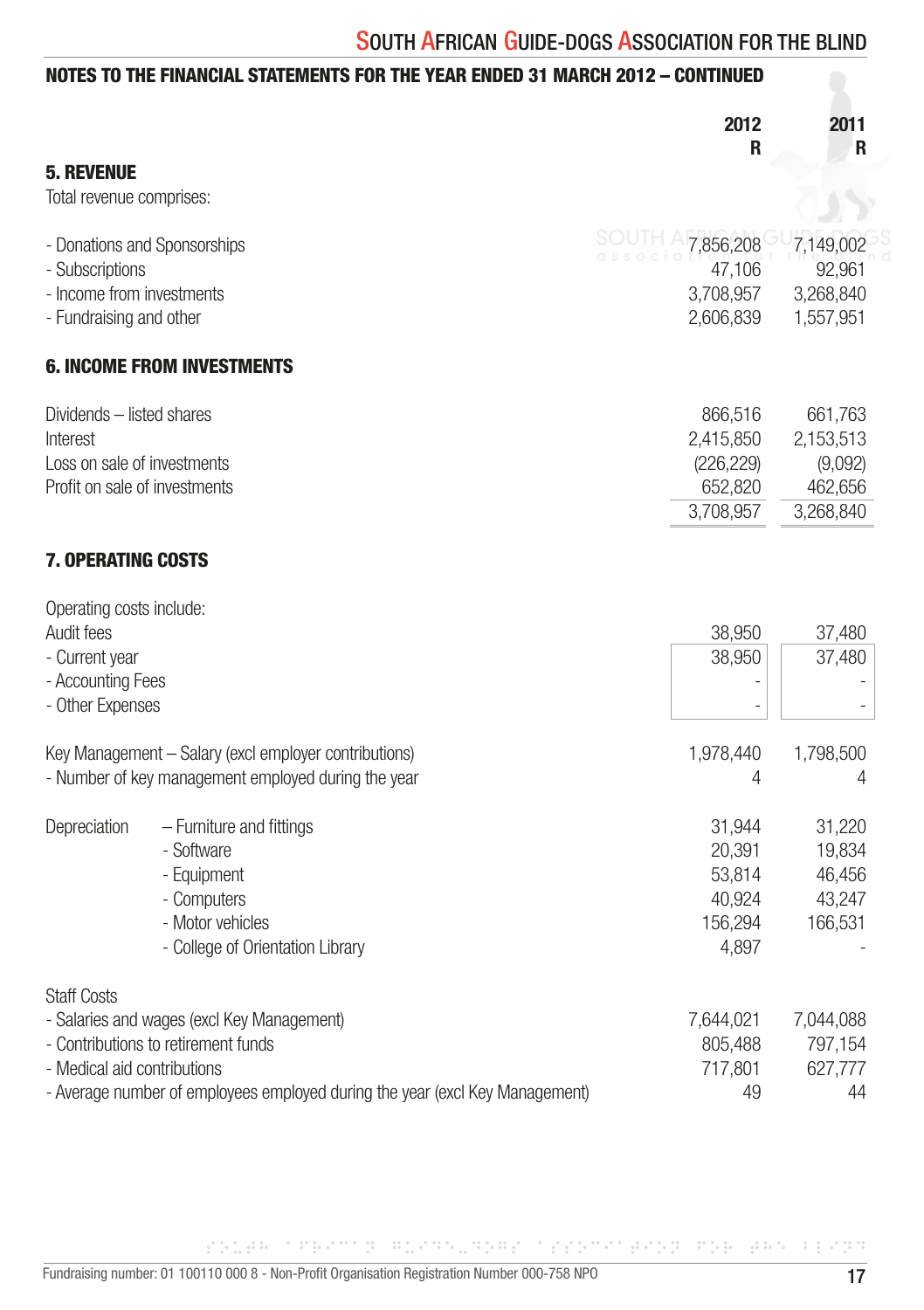# NOTES TO THE FINANCIAL STATEMENTS FOR THE YEAR ENDED 31 MARCH 2012 – CONTINUED

#### 8. PROPERTY, PLANT AND EQUIPMENT

|                                                 |            | 2012                |                  |              | 2011                |                 |
|-------------------------------------------------|------------|---------------------|------------------|--------------|---------------------|-----------------|
|                                                 | Cost       | <b>Accumulated</b>  | Carrying         | Cost         | <b>Accumulated</b>  | <b>Carrying</b> |
|                                                 |            | <b>Depreciation</b> | <b>Value</b>     |              | <b>Depreciation</b> | Value           |
| Property                                        | 12,260,648 |                     | 12,260,648       | 10,288,547   |                     | 10,288,547      |
| <b>Furniture and fixtures</b>                   | 683,881    | (583, 453)          | 100,428          | 653,024      | (555, 346)          | 97,678          |
| Motor vehicles                                  | 2,915,429  | (765, 412)          | 2,150,017        | 2,931,144    | (621, 043)          | 2,310,101       |
| Office Equipment                                | 404,930    | (142, 197)          | 262,733          | 364,341      | (98, 435)           | 265,906         |
| <b>IT Equipment</b>                             | 447,801    | (185, 450)          | 262,351          | 403,770      | (199, 427)          | 204,343         |
| Computer software                               | 168,605    | (100, 887)          | 67,718           | 162.560      | (80, 498)           | 82,062          |
| <b>College of Orientation Library</b>           | 48,969     | (4,897)             | 44,072           | 48,969       | ÷,                  | 48,969          |
|                                                 | 16,930,263 | (1,782,296)         | 15,147,967       | 14,852,355   | (1,554,749)         | 13,297,606      |
| Reconciliation of property, plant and equipment |            | 2012                |                  |              |                     |                 |
|                                                 | Opening    | Additions           | <b>Disposals</b> | Depreciation | Total               |                 |
|                                                 | Balance    |                     |                  |              |                     |                 |
| Property                                        | 10,288,547 | 1,972,101           |                  |              | 12,260,648          |                 |
| <b>Furniture and fixtures</b>                   | 97,678     | 35,764              | (1,070)          | (31, 944)    | 100,428             |                 |
| Motor vehicles                                  | 2,310,101  |                     | (3,790)          | (156, 294)   | 2,150,017           |                 |
| <b>Office Equipment</b>                         | 265,906    | 53,425              | (2,784)          | (53, 814)    | 262,733             |                 |
| <b>IT Equipment</b>                             | 204,343    | 119,685             | (20, 753)        | (40, 924)    | 262,351             |                 |
| Computer software                               | 82,062     | 6,047               |                  | (20, 391)    | 67,718              |                 |
| <b>College of Orientation Library</b>           | 48,969     |                     |                  | (4,897)      | 44,072              |                 |
|                                                 | 13,297,606 | 2,187,022           | (28, 397)        | (308, 264)   | 15,147,967          |                 |
| Reconciliation of property, plant and equipment |            | 2012                |                  |              |                     |                 |
|                                                 | Opening    | Additions           | <b>Disposals</b> | Depreciation | <b>Total</b>        |                 |
|                                                 | Balance    |                     |                  |              |                     |                 |
| Property                                        | 8,167,671  | 2,120,876           |                  |              | 10,288,547          |                 |
| <b>Furniture and fixtures</b>                   | 57,885     | 71,013              |                  | (31, 220)    | 97,678              |                 |
| Motor vehicles                                  | 1,921,623  | 668,383             | (113, 374)       | (166, 531)   | 2,310,101           |                 |
| Office Equipment                                | 185,456    | 126,906             |                  | (46, 456)    | 265,906             |                 |
| <b>IT Equipment</b>                             | 224,380    | 23,210              |                  | (43, 247)    | 204,343             |                 |
| Computer software                               | 85,623     | 16,273              | ÷                | (19, 834)    | 82,062              |                 |
| <b>College of Orientation Library</b>           |            | 48.969              | ÷                |              | 48,969              |                 |
|                                                 | 10,642,638 | 3,075,630           | (113, 374)       | (307, 288)   | 13,297,606          |                 |
|                                                 |            |                     |                  |              |                     |                 |

#### DETAILS OF PROPERTY

| 1. Portion 126 of Rietfontein, Sandton | 54408/83       |
|----------------------------------------|----------------|
| 2. Erf 47 – 6th Avenue, Orange Grove   | T6569/1999     |
| 3. 89 Belvedere Road, Claremont        | T93012/2005    |
| 4. 85 Belvedere Road, Claremont        | T00094572/2007 |

Fair value of Land and Buildings is estimated by the Municipality at R 10,289,000 (31 March 2009)

SOUTH AFRICAN GUIDE-DOGS ASSOCIATE DES SOUTH AFRICAN GUIDE-DOGS ASSOCIATE DE BLIND ANN AN EL SOUTH AFRICAN GUI<br>South African Guide-Docs association for the blinding and a south provider the blinding and a south and a sout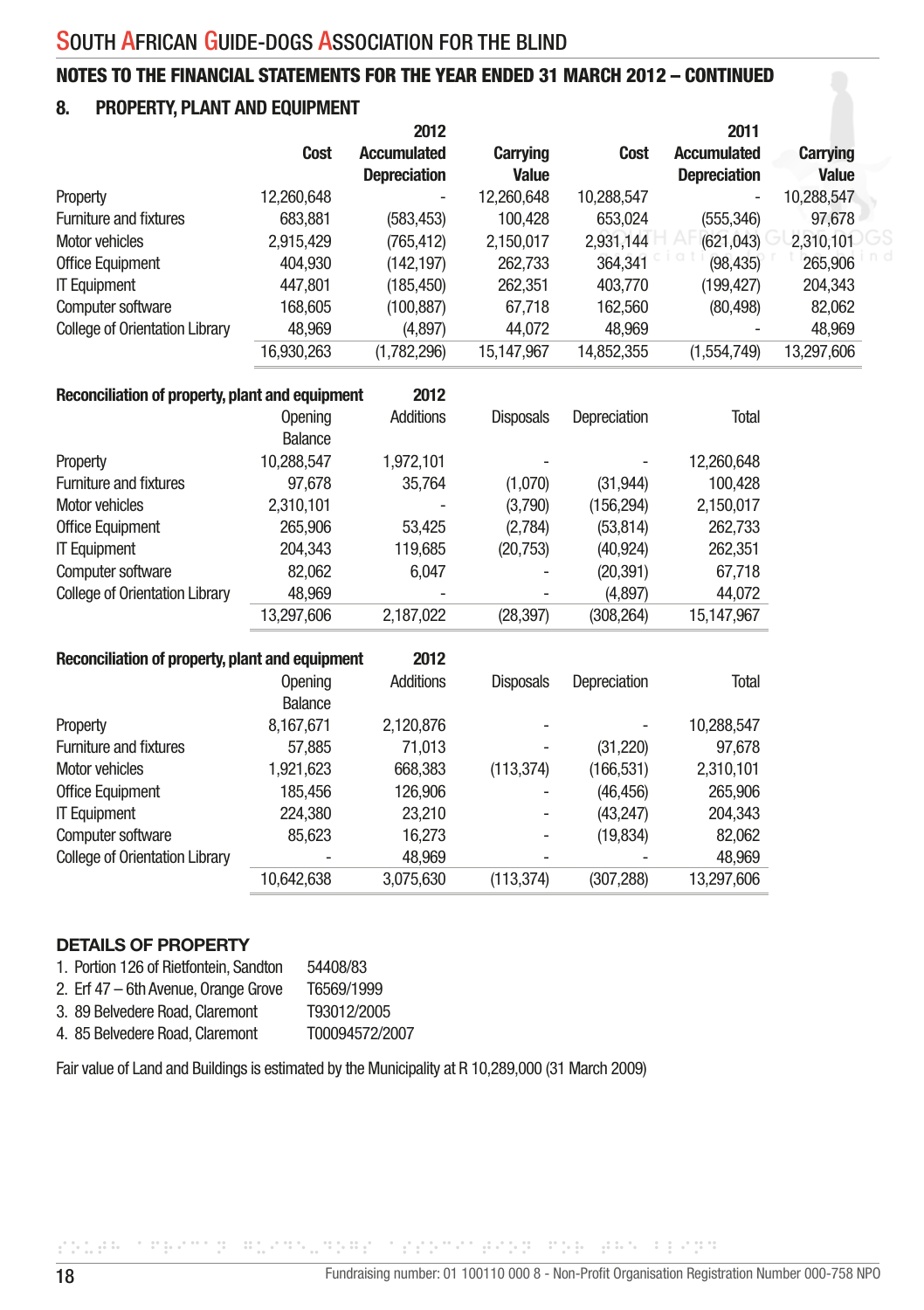#### NOTES TO THE FINANCIAL STATEMENTS FOR THE YEAR ENDED 31 MARCH 2012 – CONTINUED

#### 9. INTANGIBLE ASSETS

|                                            | 2012    |              |           |              | 2011           |             |
|--------------------------------------------|---------|--------------|-----------|--------------|----------------|-------------|
|                                            | Cost    | Accumulated  | Carrying  | Cost         | Accumulated    | Carrying    |
|                                            |         | Depreciation | Value     |              | Depreciation   | Value       |
| Computer software, internally generated    | 249,937 | (85, 267)    | 164,670   | 231,100      | (61, 627)      | 169,473     |
| <b>Reconciliation of intangible assets</b> |         |              |           | 2012         |                |             |
|                                            |         | Opening      | Additions | Amortisation | Total          |             |
|                                            |         | Balance      |           |              |                |             |
| Computer software, internally generated    |         | 169,473      | 18,837    | (23,640)     | 164,670        |             |
| <b>Reconciliation of intangible assets</b> |         |              |           | 2011         |                |             |
|                                            |         | Opening      | Additions | Amortisation | Total          |             |
|                                            |         | Balance      |           |              |                |             |
| Computer software, internally generated    |         | 192,583      |           | (23, 110)    | 169,473        |             |
| 10. FINANCIAL ASSETS (AVAILABLE-FOR-SALE)  |         |              |           |              | 2012           | 2011        |
|                                            |         |              |           |              | R              | R           |
| <b>BOE Securities Managed Portfolio</b>    |         |              |           |              | 54,801,902     | 46,422,372  |
| <b>Funds on Call</b>                       |         |              |           |              | 10,775,786     | 11,244,999  |
|                                            |         |              |           |              | 65,577,688     | 57,667,371  |
| Opening balance                            |         |              |           |              | 57,687 371     | 53,829,502  |
| Interest received                          |         |              |           |              | 2,415,850      | 2,118,915   |
| Dividends received                         |         |              |           |              | 866,516        | 661,764     |
| <b>Brokerage fees</b>                      |         |              |           |              | (487, 939)     | (451, 794)  |
| Capital (Redeemed)/Introduced              |         |              |           |              | (3,690,231)    | (3,696,011) |
| <b>Shares Purchased</b>                    |         |              |           |              | 10,962,318     | 7,114,957   |
| <b>Shares Sold</b>                         |         |              |           |              | (8, 101, 156)  | (5,078,622) |
| Profit on sale of shares                   |         |              |           |              | 426,591        | 453,563     |
| Adjust to fair value - prior year reversal |         |              |           |              | (10, 366, 126) | (7,631,029) |
| Adjust to fair value - current year        |         |              |           |              | 15,864,494     | 10,366,126  |
|                                            |         |              |           |              | 65,577,688     | 57,687,371  |
| <b>11. TRADE AND OTHER RECEIVABLES</b>     |         |              |           |              |                |             |
| SARS-Vat                                   |         |              |           |              | 246,294        | 272,187     |
| Prepayments                                |         |              |           |              | 204,392        | 235,190     |
| Sundry debtors                             |         |              |           |              | 27,642         | 328,776     |
| <b>Deposits</b>                            |         |              |           |              | 2,658          | 14,658      |
|                                            |         |              |           |              | 480,987        | 850,811     |
| <b>Maturity profile</b>                    |         |              |           |              |                |             |
| Within one year                            |         |              |           |              | 478,328        | 836,153     |
| More than two years                        |         |              |           |              | 2,658          | 14,658      |
|                                            |         |              |           |              | 480,987        | 850,811     |
| Fair value of trade and other receivables  |         |              |           |              |                |             |

The carrying value approximates the fair value because of the short period to maturity of these instruments.

#### **Collateral**

The Association holds no collateral over trade and other receivables.

Fundraising number: 01 100110 000 8 - Non-Profit Organisation Registration Number 000-758 NPO 19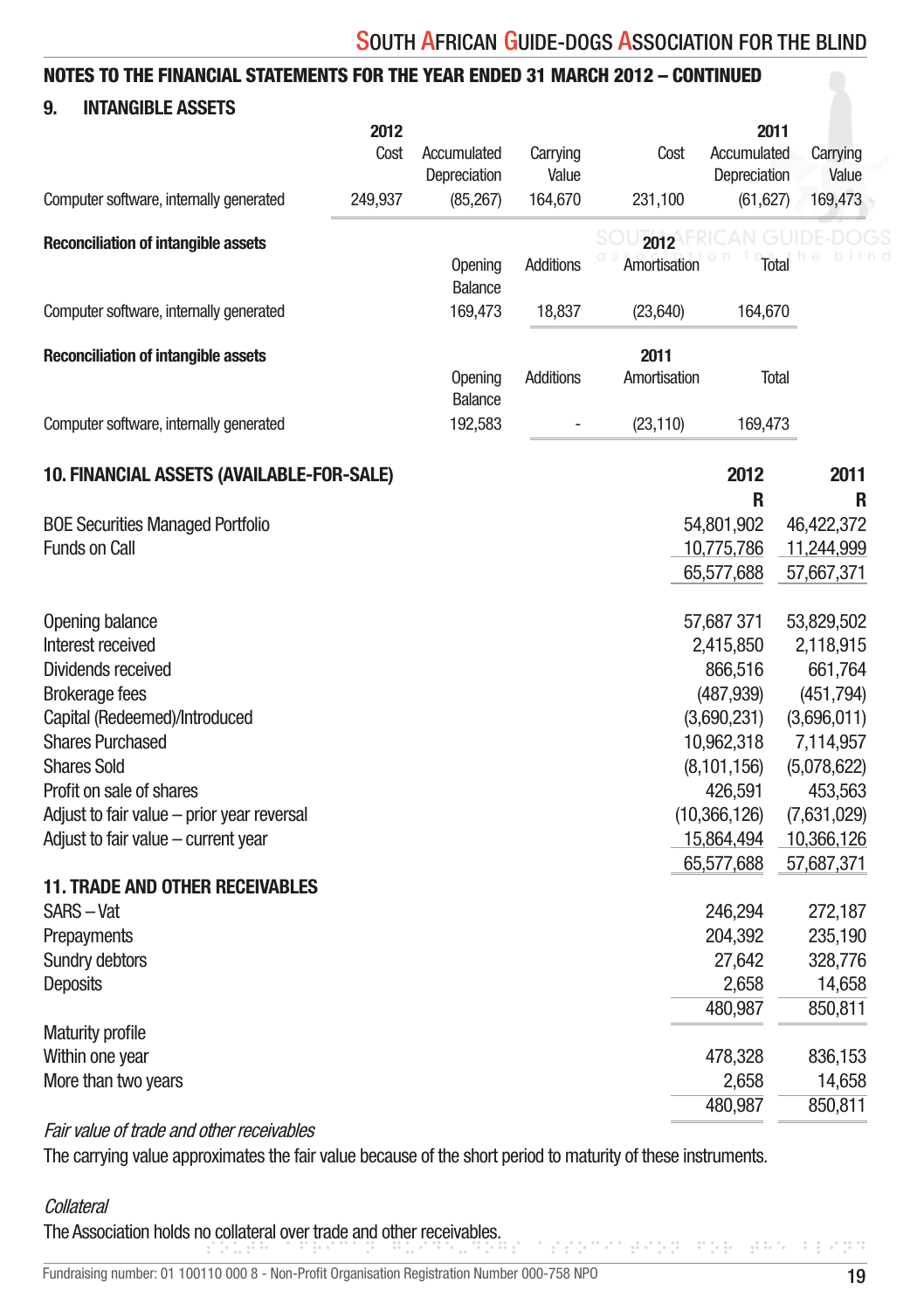## NOTES TO THE FINANCIAL STATEMENTS FOR THE YEAR ENDED 31 MARCH 2012 – CONTINUED

#### 12. TRADE AND OTHER PAYABLES

|                                      | 2012                      | 2011      |
|--------------------------------------|---------------------------|-----------|
|                                      | R                         | R         |
| Trade payables                       | 788,447                   | 674,319   |
| Other payables                       | 341,376                   | 551,807   |
|                                      | 1,129,823<br><b>SOUTH</b> | 1,226,126 |
| <b>Maturity profile</b>              | C.S.S.C.A.                |           |
| Within one year                      | 1,129,823                 | 1,226,126 |
| One to two years                     |                           |           |
|                                      | 1,129,823                 | 1,226,126 |
| Fair value of trade & other payables |                           |           |

The carrying value approximates the fair value because of the short period to settlement of these obligations.

*Leave pay provision*

The leave pay provision, which is included in other payables was based on 18% (2011: 15%) of the total obligation of R494,579 (2011: R 85,747) for the year.

#### 13. NOTES TO THE STATEMENT OF CASH FLOWS

| 13.1 Reconciliation of net profit before taxation to cash generated by operations: |             |               |
|------------------------------------------------------------------------------------|-------------|---------------|
| Net (loss)/profit for the year                                                     | (2,006,774) | (2,648,427)   |
| Adjustments for:                                                                   |             |               |
| Amortisation                                                                       | 23.640      | 23,110        |
| Depreciation                                                                       | 308,264     | 307,288       |
| Loss on sale of fixed assets                                                       | 19.928      | 1.084         |
| Income from investments                                                            | (3,282,366) | (2,815,277)   |
| Operating profit before working capital changes                                    | (4,937,308) | (5, 132, 222) |
| <b>Changes in Working Capital</b>                                                  |             |               |
| (Increase)/Decrease in Inventory                                                   | 213,419     | (67, 931)     |
| (Increase)/Decrease in Accounts Receivable                                         | 369,825     | (30, 401)     |
| Increase/(Decrease) in Accounts Payable                                            | (96, 301)   | 452,937       |
| Cash generated by operations                                                       | (4,450,365) | (4,777,617)   |
|                                                                                    |             |               |

#### 13.2 Events subsequent to the year end

No material fact or circumstance has occurred since the accounting date and the date of this report.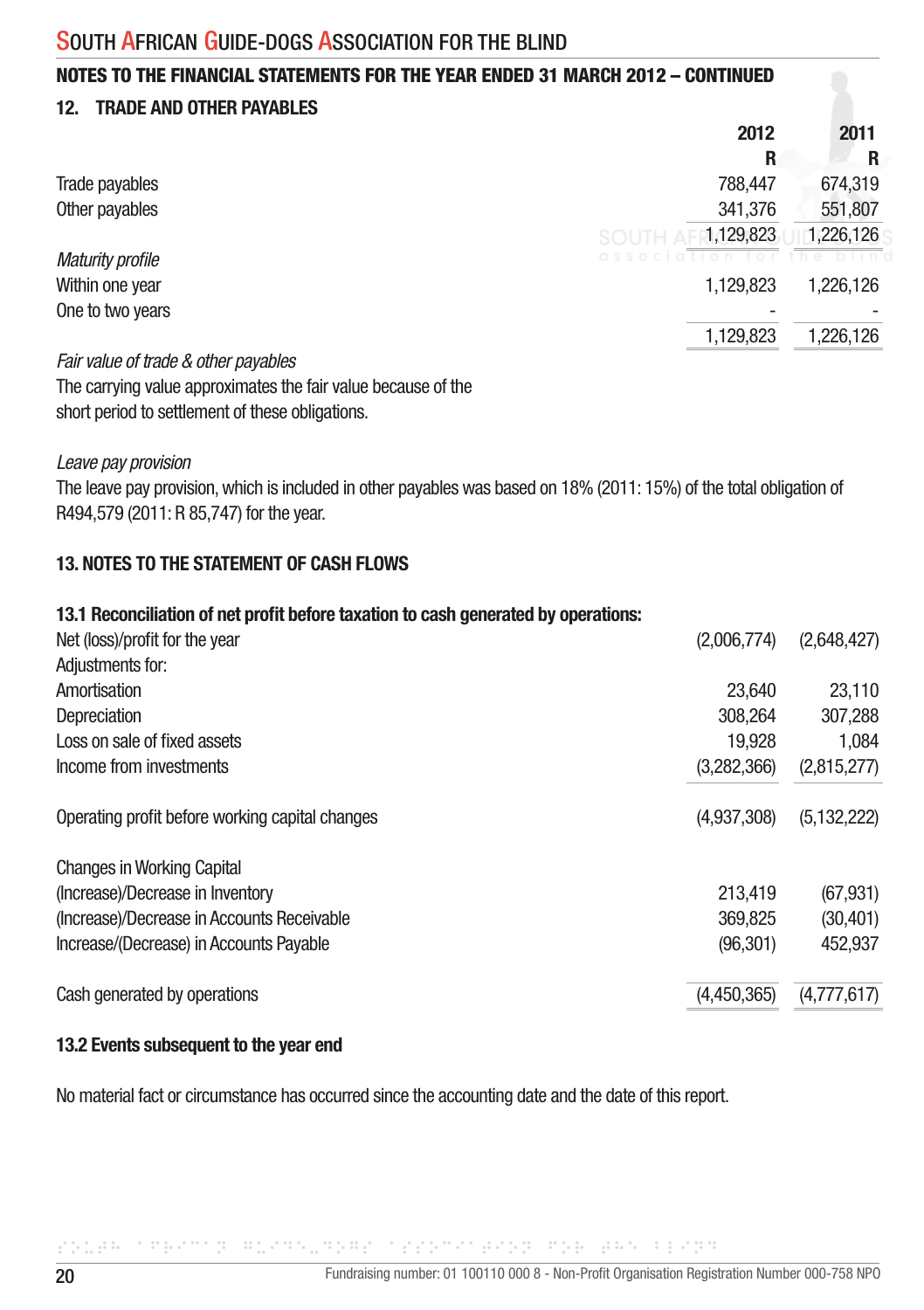#### NOTES TO THE FINANCIAL STATEMENTS FOR THE YEAR ENDED 31 MARCH 2012 – CONTINUED

#### 14. FINANCIAL RISK MANAGEMENT AND FINANCIAL INSTRUMENTS

#### **Introduction**

The Association is exposed to liquidity, credit and commodity price risk arising from its financial instruments. The Director and Management have the overall responsibility for the establishment and oversight of the Association's risk management framework. The Director and Management established comprehensive risk management processes which would provide assurance that significant business risks are systematically identified, assessed and reduced to acceptable levels. The Director and Management meet regularly to review and, if appropriate, approve the implementation of optimal strategies for the effective management of financial risks.

#### Risk profile

Risk management and measurement relating to each of these risks are discussed under the headings below.

#### 14.1 Liquidity Risk

Liquidity risk is the risk that an entity will be unable to meet its obligations as they become due. The Association manages liquidity risk by effectively managing its working capital, capital expenditure and cash flows. The Association finances its operations through adequate banking facilities and reserve capital deposits held with reputable banking institutions. There are no severe restrictions on these banking facilities and capital deposits. The Association has sufficient undrawn deposits which could be utilised to settle obligations.

|                                   | Note | <b>Total Cash Flows</b> | Within one year | One to two years | More than two years |
|-----------------------------------|------|-------------------------|-----------------|------------------|---------------------|
| 2012                              |      | R                       | R               | R                | R                   |
| <b>Financial Assets</b>           |      |                         |                 |                  |                     |
| <b>Loans and Receivables</b>      |      | 1,033,003               | 1,030,344       |                  | 2,658               |
| <b>SARS - Vat</b>                 | 11   | 246,294                 | 246,294         |                  |                     |
| Prepayments                       | 11   | 204,392                 | 204,392         |                  |                     |
| Other debtors                     | 11   | 27,642                  | 27,642          |                  |                     |
|                                   |      |                         |                 |                  |                     |
| Deposits                          | 11   | 2,658                   |                 |                  | 2,658               |
| Cash at Bank                      |      | 552,016                 | 552,016         |                  |                     |
| Investments available-for-sale    | 10   | 65,577,688              | 65,577,688      |                  |                     |
| <b>Total</b>                      |      | 66,610,691              | 66,608,032      |                  | 2,658               |
| <b>Financial Liabilities</b>      |      |                         |                 |                  |                     |
| <b>Non-derivative instruments</b> |      | 1,129,823               | 1,129,823       |                  |                     |
| Trade payables                    | 12   | 788,447                 | 788,447         |                  |                     |
| Other payables                    | 12   | 341,376                 | 341,376         |                  |                     |
| <b>Total</b>                      |      | 1,129,823               | 1,129,823       |                  |                     |
|                                   |      |                         |                 |                  |                     |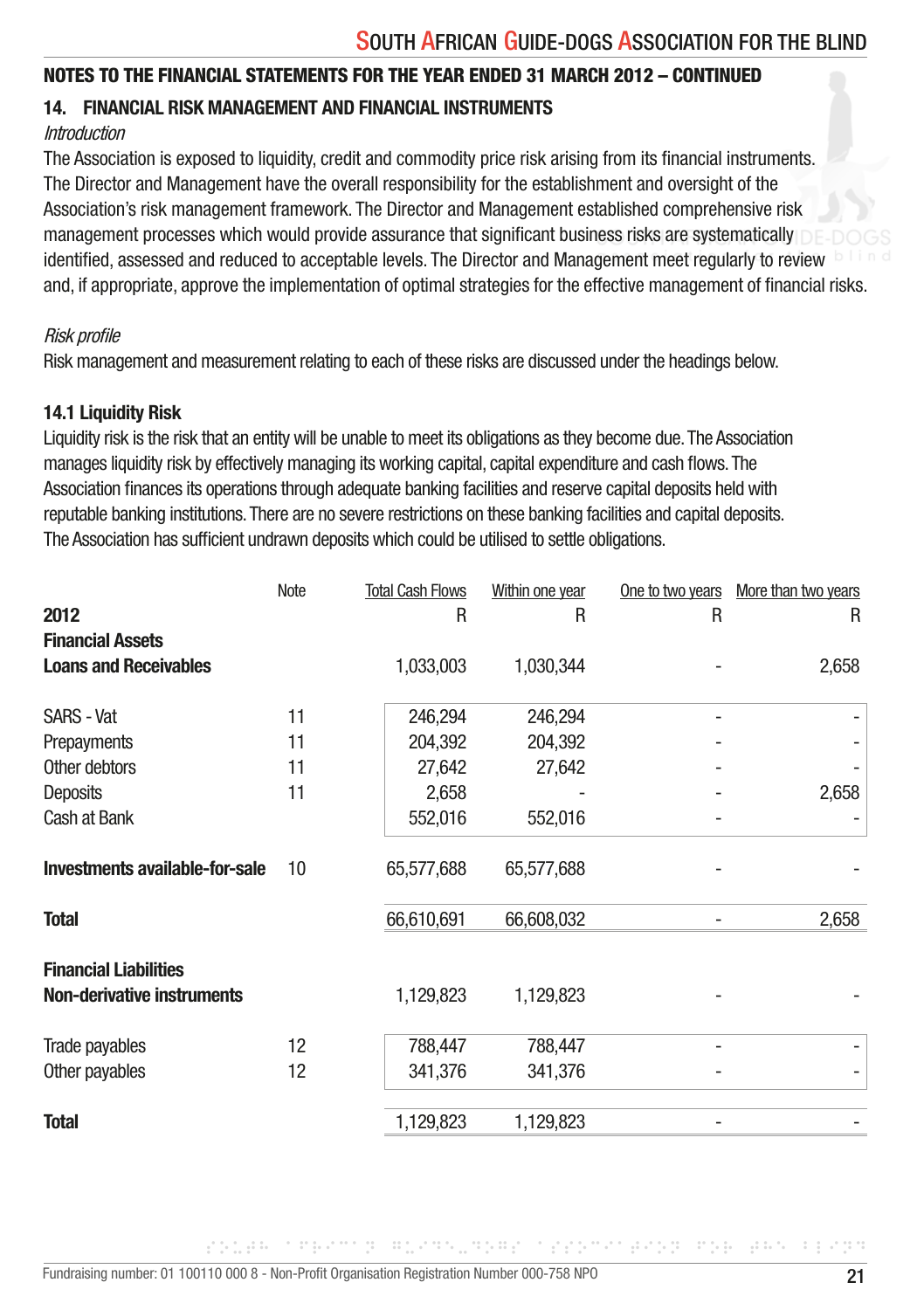# 14. FINANCIAL RISK MANAGEMENT AND FINANCIAL INSTRUMENTS (continues) NOTES TO THE FINANCIAL STATEMENTS FOR THE YEAR ENDED 31 MARCH 2012 – CONTINUED

| <b>Note</b>                    | Total Cash FlowsWithin one yearOne to two yearsMore than two years |            |            |   |        |
|--------------------------------|--------------------------------------------------------------------|------------|------------|---|--------|
| 2011                           |                                                                    | R          | R          | R | R      |
| <b>Financial Assets</b>        |                                                                    |            |            |   |        |
| <b>Loans and Receivables</b>   |                                                                    | 1,710,457  | 1,695,799  |   | 14,658 |
|                                |                                                                    |            |            |   |        |
| SARS-Vat                       | 11                                                                 | 272,187    | 272,187    |   |        |
| Prepayments                    | 11                                                                 | 188,945    | 188,945    |   |        |
| Other debtors                  | 11                                                                 | 375,021    | 375,021    |   |        |
| Deposits                       | 11                                                                 | 14,658     |            |   | 14,658 |
| Cash at Bank                   |                                                                    | 859,646    | 859,646    |   |        |
| Investments available-for-sale | 10                                                                 | 57,687,371 | 57,687,371 |   |        |
| <b>Total</b>                   |                                                                    | 59,397,828 | 59,383,170 |   | 14,658 |
| <b>Financial Liabilities</b>   |                                                                    |            |            |   |        |
| Non-derivative instruments     |                                                                    | 1,226,126  | 1,226,126  |   |        |
| Trade payables                 | 12                                                                 | 674,319    | 674,319    |   |        |
| Other payables                 | 12                                                                 | 551,807    | 551,807    |   | -      |
| <b>Total</b>                   |                                                                    | 1,226,126  | 1,226,126  |   |        |

#### 14.2 Credit Risk

Credit risk, or the risk of financial loss due to counterparties not meeting their contractual obligations, is managed by monitoring procedures. Trade and other receivables consist mainly of prepayments. The Association does not have customers who might owe monies. Credit Risk exposure in respect of trade receivables is further analysed in note 11. The carrying value of the investments available-for-sale, loans and receivables and derivative financial instrument financial assets represent the maximum credit risk exposure.

#### 14.3 Investment Return Risk

Exposure to risk on financial assets, investments available-for-sale and liabilities are monitored on a continuous and proactive basis. At the reporting date, the interest rate profile of the company's interest bearing financial instruments were:

|                                                    | 2012                     | 2011                       |
|----------------------------------------------------|--------------------------|----------------------------|
| <b>Fixed Rate Instruments (average)</b>            | $6.1\%$                  | 6.1%                       |
| At the reporting date, the Association was exposed |                          |                            |
| to market influences on listed equities valued at  | R <sub>18</sub> .297.165 | R <sub>18</sub> , 174, 906 |

SOUTH AFRICAN GUIDE-DOGS ASSOCIATION FOR THE BLIND FOR THE BLIND FOR THE BLIND FOR THE BLIND FOR THE BLIND FOR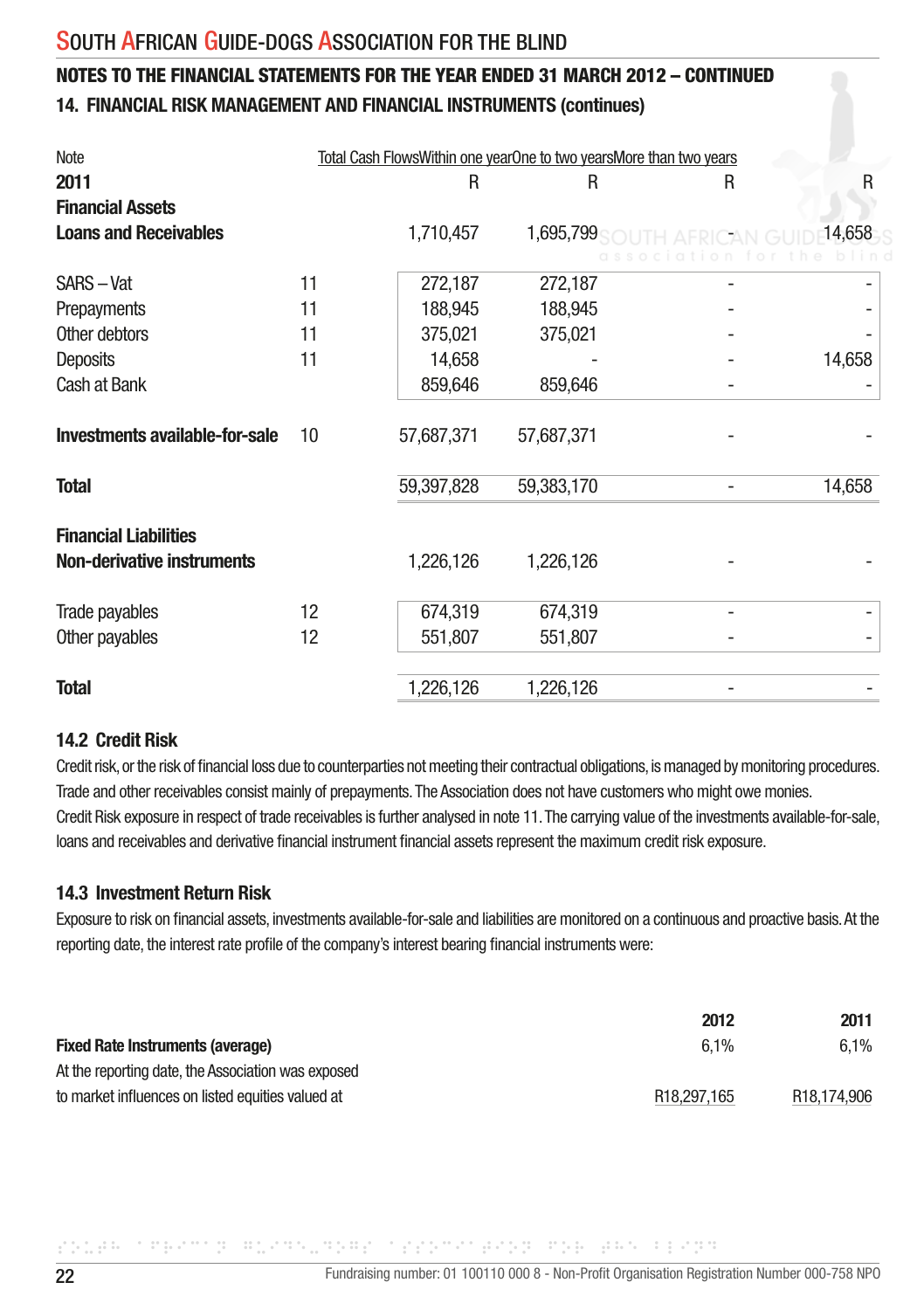#### INDEPENDENT AUDITOR'S REPORT TO THE MEMBERS OF THE SOUTH AFRICAN GUIDE-DOGS ASSOCIATION FOR THE BLIND

#### Report on the Financial Statements

We have audited the financial statements of the South African Guide-dogs Association for the Blind Trust which comprise of the balance sheet as at 31 March 2012, the income statements, the statement of changes in equity for the year then ended, a summary of significant accounting policies and other explanatory notes as set out on page 26.

#### Trustee's Responsibility for the Financial Statements

The Trustees are responsible for the preparation and fair presentation of these financials statements in accordance with the requirements of the South African Guide-Dogs Association for the Blind Trust. This responsibility includes: designing, implementing and maintaining internal control relevant to the preparation and fair presentation of financials statements that are free from material misstatement, whether due to fraud or error;selecting and applying appropriate accounting policies; and making accounting estimates that are reasonable in the circumstances.

#### Auditor's Responsibility

Our responsibility is to express an opinion on these financial statements based on our audit. We conducted our audit in accordance with International Standards on Auditing. Those standards require that we comply with ethical requirements and plan and perform the audit to obtain reasonable assurance whether the financial statements are free from material misstatement.

An audit involves performing procedures to obtain audit evidence about the amounts and disclosures in the financial statements. The procedures selected depend on the Auditor's judgement, including the assessment of the risks of material, misstatement of the financial statements, whether due to fraud or error. In making those risk assessments, the auditor considers internal control relevant to the entity's preparation and fair presentation of the financials statements in order to design audit procedures that are appropriate in the circumstances, but not for the purpose of expressing an opinion on the effectiveness of the entity's internal control. An audit also includes evaluating the appropriateness of accounting policies used and the reasonableness of accounting estimates made by management, as well as evaluating the overall presentation of the financial statements.

We believe that the audit evidence we have obtained is sufficient and appropriate to provide a basis for our audit opinion.

#### Income

The Trust, in common with other charitable organisations, receives certain income from public donations and functions, the recognition of which, due to its nature,is not susceptible to verification by generally accepted auditing procedures. Therefore, our examination relating to such income was limited to the amount thereof recorded in the financial records.

#### **Opinion**

In our opinion, except for the effects of such adjustments, if any, regarding to matters referred to in the preceding paragraph, the financials statements fairly present, in all material respects, the financial position of the Trust at 31 March 2012 and the results of its operations for the year then ended in accordance with the requirements of the South African Guide-Dogs Association for the Blind Trust.

Jarion esgitered accountants & auchtors

AXIOM REGISTERED ACCOUNTANTS & AUDITORS REGISTERED AUDITOR - DENICE NOELLE CARR (644110) SHOP 7 MAGIC GARDEN CENTRE, ARCONPARK, VEREENIGING 16/07/2012 **DATE**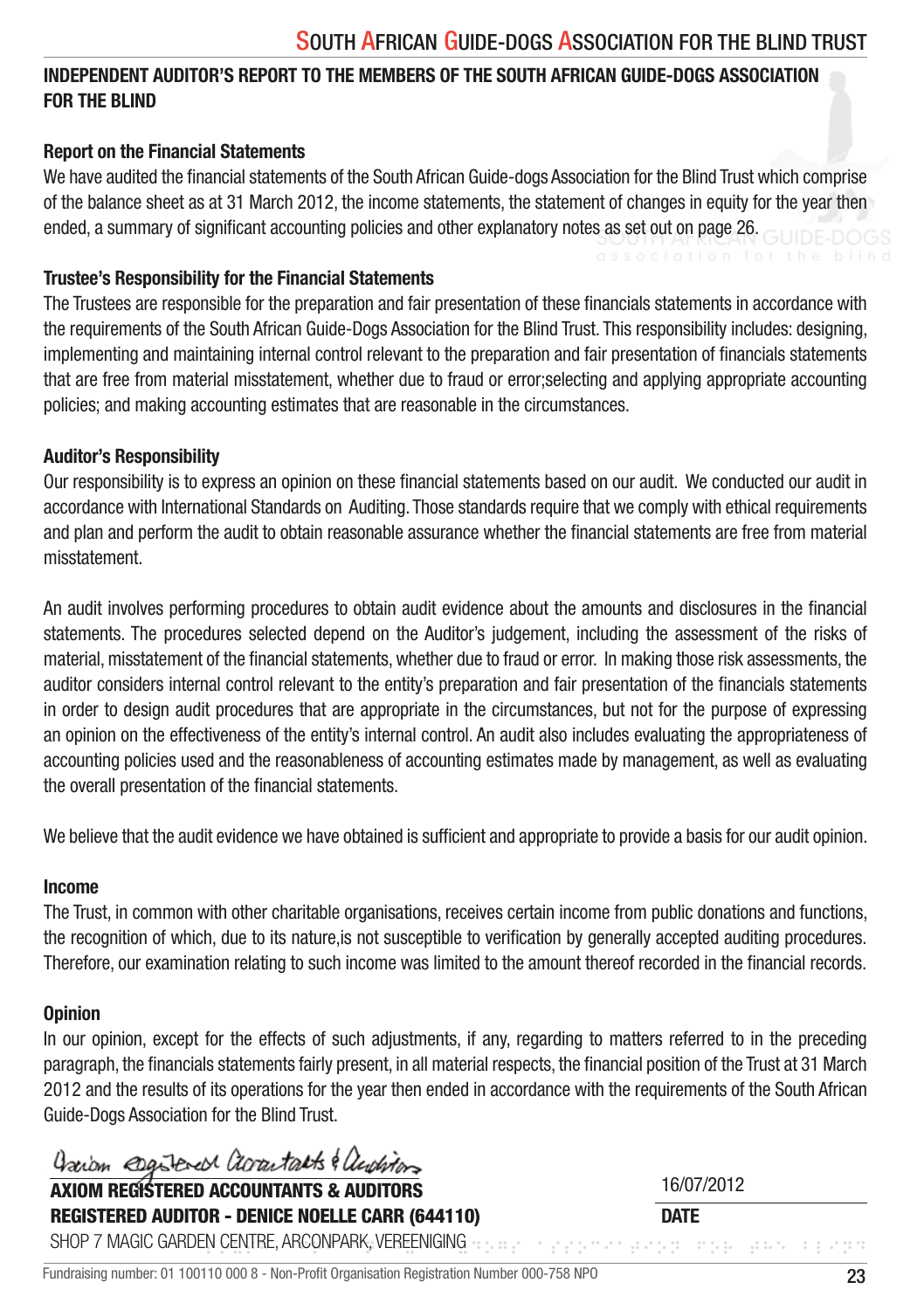| INCOME STATEMENT FOR THE YEAR ENDED 31 MARCH 2012 |                                                           |        |
|---------------------------------------------------|-----------------------------------------------------------|--------|
|                                                   | 2012                                                      | 2011   |
|                                                   | R                                                         |        |
| <b>DONATIONS RECEIVED</b>                         | 110,000                                                   | 15.000 |
| <b>BANK CHARGES</b>                               |                                                           | (15)   |
| <b>INCOME FOR THE YEAR</b>                        | SOUTH AFRICAN GUIDE-DOGS<br>associatio 110,000 the 14,985 |        |

#### STATEMENT OF CHANGES IN EQUITY FOR THE YEAR ENDED 31 MARCH 2012

|                                                                  | 2012<br><b>Retained</b><br><b>Income</b> | 2011<br><b>Retained</b><br><b>Income</b> |
|------------------------------------------------------------------|------------------------------------------|------------------------------------------|
| BALANCE AT 31 MARCH 2010                                         | 50,746                                   | 27,674                                   |
| <b>INCOME FOR THE YEAR</b>                                       | 14,985                                   | 203,072                                  |
|                                                                  | 65,731                                   | 230,746                                  |
| FUNDS DISTRIBUTED TO S A GUIDE-DOGS ASSOCIATION<br>FOR THE BLIND | (63,731)                                 | (180,000)                                |
| BALANCE AT 31 MARCH 2011                                         | 2,000                                    | 50,746                                   |
| <b>INCOME FOR THE YEAR</b>                                       | 110,000                                  | 14,985                                   |
|                                                                  | 112,000                                  | 65,731                                   |
| FUNDS DISTRIBUTED TO S A GUIDE-DOGS ASSOCIATION                  |                                          |                                          |
| FOR THE BLIND                                                    | (110,000)                                | (63,731)                                 |
| BALANCE AT 31 MARCH 2012                                         | 2,000                                    | 2,000                                    |

TRUSTEE – Thomas David Parker DATE CHARGES AND THE SERVICE OF THE STATE OF THE STATE OF THE STATE OF THE STATE

 $\iota$ ieo

TRUSTEE – Malcom Rumney Driver DATE CHARGES AND THE STATE OF THE STATE OF THE STATE OF THE STATE OF THE STATE O

SOUTH AFRICAN GUIDE-DOGS ASSOCIATION FOR THE BLIND

17/07/2012

17/07/2012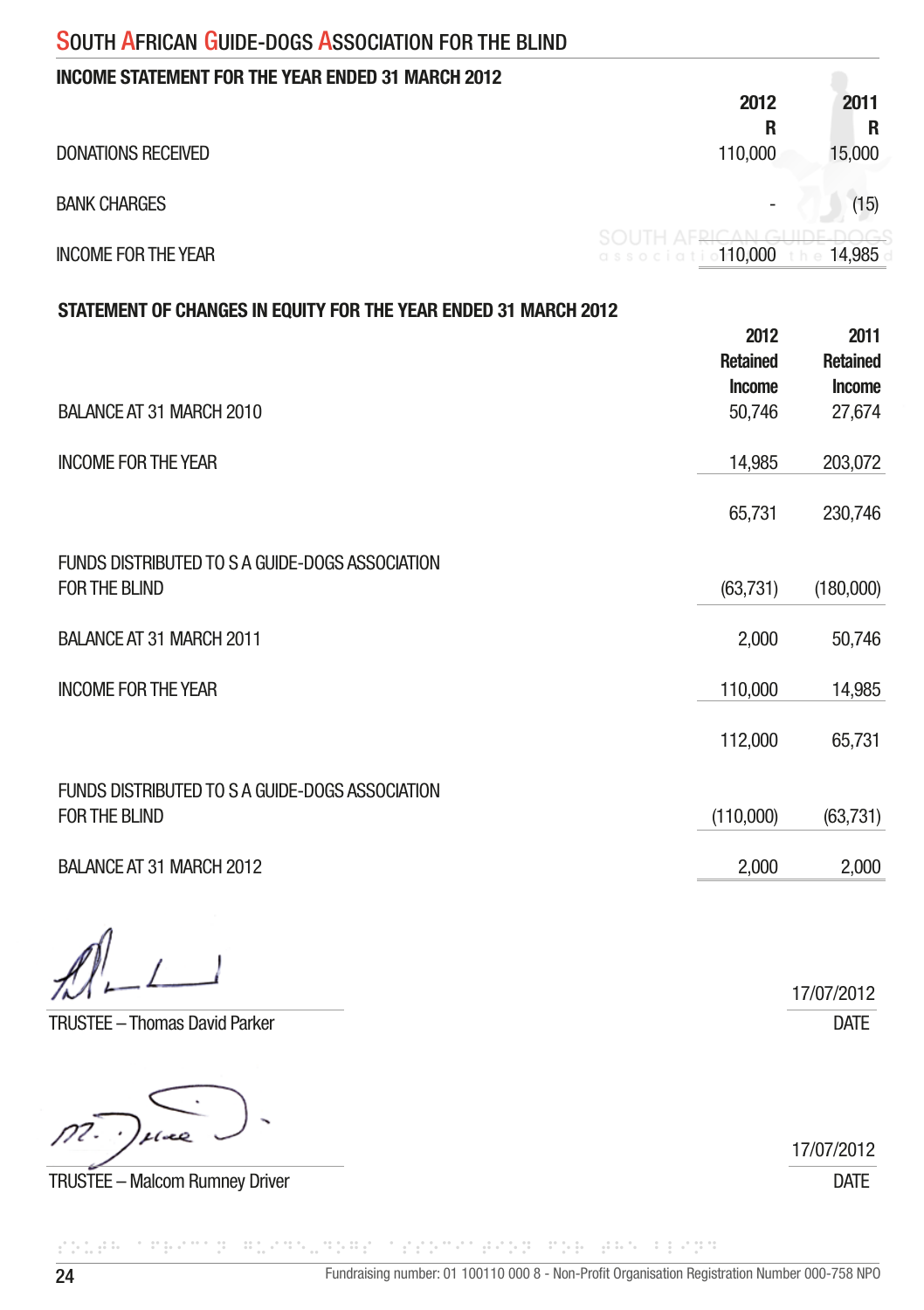| <b>BALANCE SHEET AS AT 31 MARCH 2012</b> |           |             |
|------------------------------------------|-----------|-------------|
|                                          | 2012<br>R | 2011<br>R   |
| TRUST CAPITAL ACCOUNT                    | 2,000     | 2,000       |
| <b>EMPLOYMENT OF CAPITAL</b>             | SO        |             |
| <b>BANK BALANCE</b>                      | 2,000     | 2,000       |
|                                          |           |             |
|                                          |           | 17/07/2012  |
| TRUSTEE - Thomas David Parker            |           | <b>DATE</b> |
|                                          |           |             |
| $\mu$ ce                                 |           | 17/07/2012  |
|                                          |           |             |

TRUSTEE – Malcom Rumney Driver DATE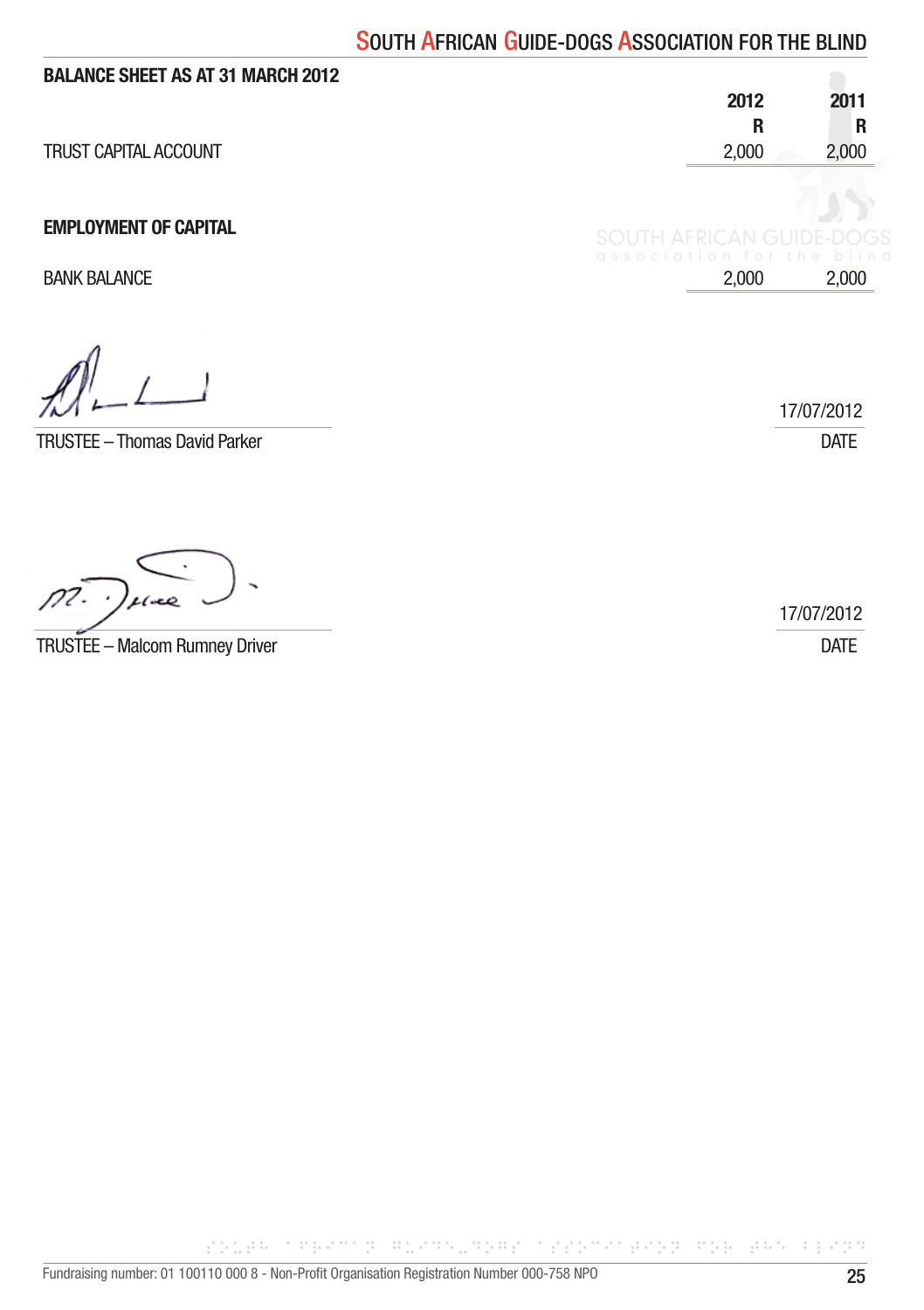#### NOTES TO THE FINANCIAL STATEMENTS – 31 MARCH 2012

#### 1. ACCOUNTING POLICIES

 The annual financial statements are prepared on the historical cost basis and incorporate the following principal accounting policies:

#### 1.1 Revenue

**Donations** Revenue from donations is recognised when cash is received.

#### 1.2 Financial Instruments

Financial instruments recognised on the Balance Sheet comprise of cash held at a bank.

#### 2. TAXATION

The Trust is an approved public benefit organisation and is exempt from normal tax .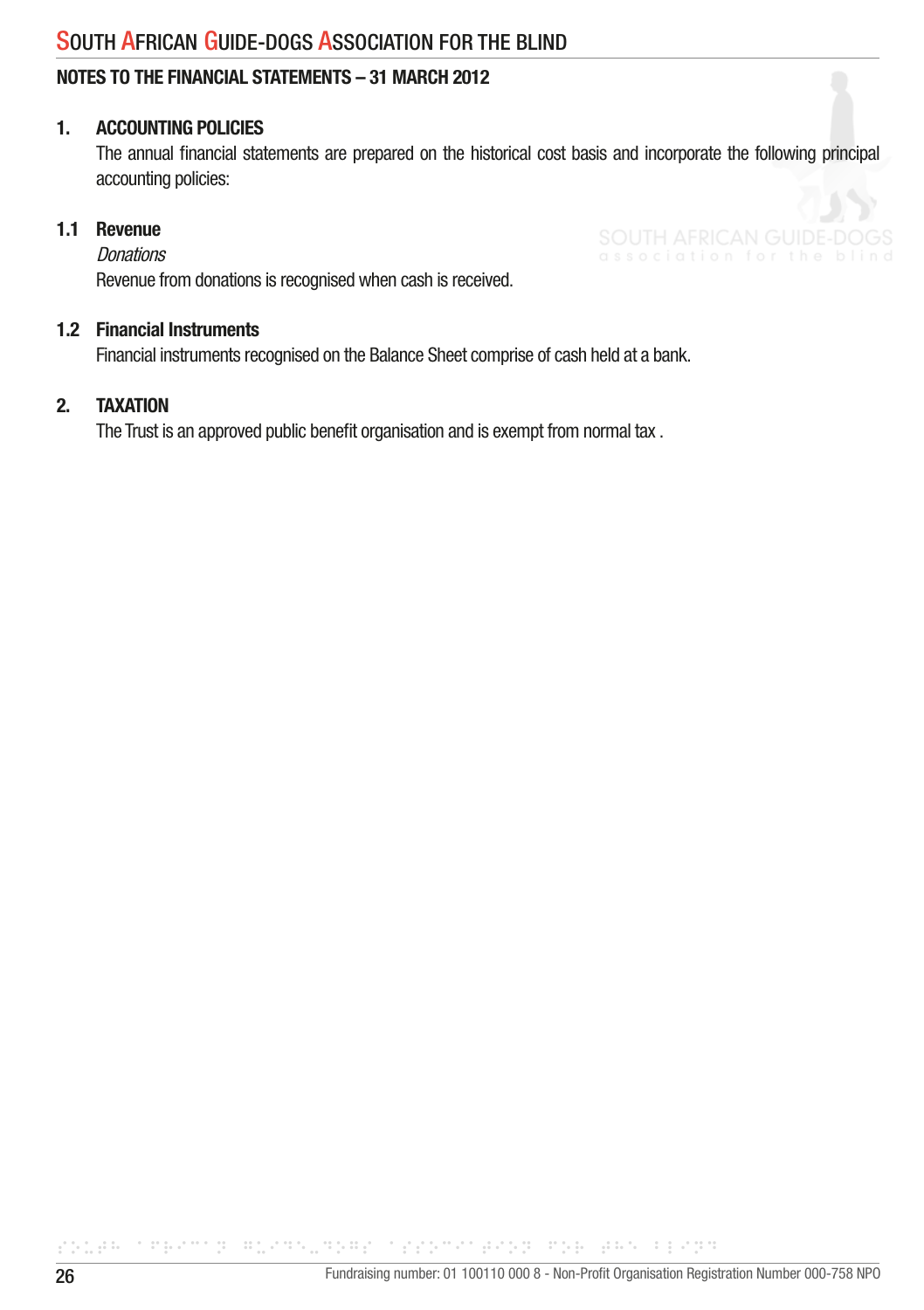# COLLEGE OF ORIENTATION AND MOBILITY

 Freedom and independence mean different things to different people, but to a blind person it means largely the ability to go where he likes, when he likes, to be able to travel to work safely on a daily basis, go shopping unaided, deposit his salary at the building society or bank, visit friends and go to church. This means the need to be mobile. In 1969 the SA Guide-Dogs Association became aware of the need for this type of service as a complimentary service to guide dogs and began investigating the feasibility of opening a school of orientation and mobility. In 1974 this goal was realised and the Orientation and Mobility School was established to train sighted instructors, from all over southern Africa, who would in turn train visually impaired people.

The College of Orientation and Mobility relies on funding from private individuals and companies to continue their work. Companies can score BEE points through CSI giving and donations. A company can secure maximum points for funding as beneficiaries are 98% non-white.

The College of Orientation and Mobility trains sighted students who complete a national diploma in Orientation and Mobility (SETA Accredited) and return to their service organisations and/or communities where they can effectively train blind and visually impaired people across South Africa on the skills of daily living and mobility using a white cane.

One trained Orientation and Mobility practitioner can effectively train on average 24 blind people per annum.

 It is estimated that 1% of South Africa's population is blind and there is a need for more support and professionally trained practitioners to assist these individuals.